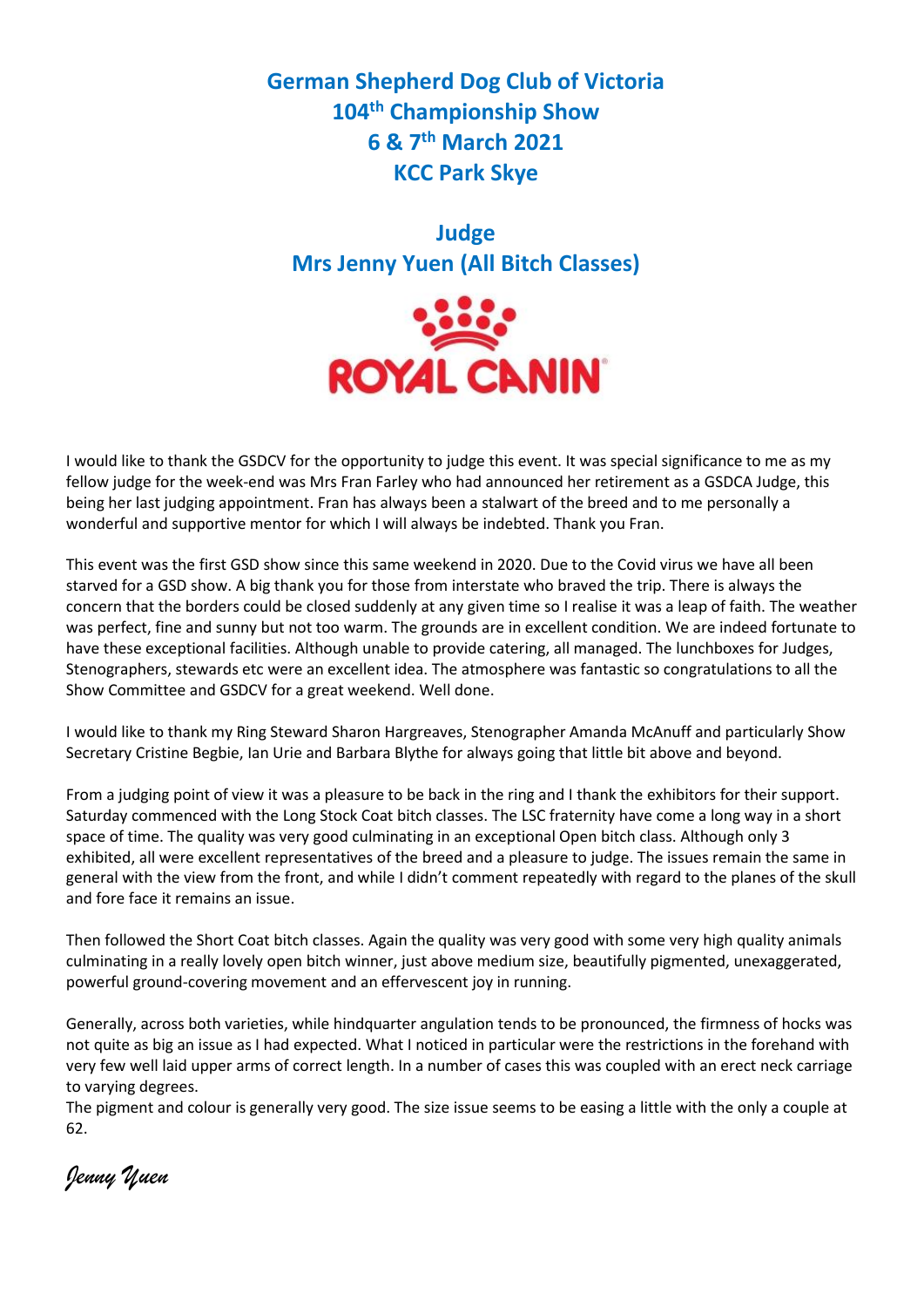# **Cat Place Grad Exhibit BABY PUPPY BITCH - LONG STOCK COAT**

| 606                                  | $\mathbf{1}$        | <b>VP</b>      | AIMSWAY ALLEE 13/11/2020 2100554353 Sire: Django Vom Team Panoniansee<br>(Imp Bel) Dam: Aimsway Homespun Brd: Mr J & Mrs L Martens Exh: Mrs C<br>Cheffirs 400453728<br>Y:0 M:3 D:24                                                                                                                                                                                                                                                                                                                                                                                                                                                                                                                                                                                                                                                                                                                                                                                                                                                                                                                                                                                                                                                                                        |  |
|--------------------------------------|---------------------|----------------|----------------------------------------------------------------------------------------------------------------------------------------------------------------------------------------------------------------------------------------------------------------------------------------------------------------------------------------------------------------------------------------------------------------------------------------------------------------------------------------------------------------------------------------------------------------------------------------------------------------------------------------------------------------------------------------------------------------------------------------------------------------------------------------------------------------------------------------------------------------------------------------------------------------------------------------------------------------------------------------------------------------------------------------------------------------------------------------------------------------------------------------------------------------------------------------------------------------------------------------------------------------------------|--|
| 605                                  | $\mathbf{2}$        | <b>VP</b>      | NICQUISTAR SEQUOIA 12/11/2020 2100553602 Sire: *Jaci's Style Einstein (Imp<br>Deu) 'A' Ed Dam: *Amberg Bolero Az Brd: G Jones Exh: Mr R Ciantar<br>Y:0 M:3 D:25                                                                                                                                                                                                                                                                                                                                                                                                                                                                                                                                                                                                                                                                                                                                                                                                                                                                                                                                                                                                                                                                                                            |  |
| 602                                  | 3                   | <b>VP</b>      | BODECKA OOH LA LA (AI) 11/10/2020 3100418427 Sire: Chili Della ValcuviaDam:<br>Bodecka Mayhem Brd: Exh Exh: Jenny Joseph<br>Y:0 M:4 D:26                                                                                                                                                                                                                                                                                                                                                                                                                                                                                                                                                                                                                                                                                                                                                                                                                                                                                                                                                                                                                                                                                                                                   |  |
| 608                                  | 4                   | <b>VP</b>      | LORDAVO ONE OF A KIND (AI) 26/11/2020 3100420631 Sire: Lenny Vom Team<br>Armada (Imp Grc) Dam: Lordavo Midnight Fantasy Brd: Exh Exh: D & L Organ<br>Y:0 M:3 D:11                                                                                                                                                                                                                                                                                                                                                                                                                                                                                                                                                                                                                                                                                                                                                                                                                                                                                                                                                                                                                                                                                                          |  |
| 607                                  | 5                   | <b>VP</b>      | <b>EROICA QUARTZ 15/11/2020 5100121830 Sire: *Eroica Jethro AZ Dam: *Ch</b><br>Eroica Duchess Of York AZ Brd: Mrs C Leonard Exh: Ms D Herman & Ms K Leonard<br>Y:0 M:3 D:22                                                                                                                                                                                                                                                                                                                                                                                                                                                                                                                                                                                                                                                                                                                                                                                                                                                                                                                                                                                                                                                                                                |  |
| 601                                  | 6                   | <b>VP</b>      | BRONACRE KNIGHT OF FIRE N ICE (AI) 12/09/2020 3100415841 Sire: * Ch.<br>Hasenway Wild Knight (A) ET Dam: Bronacre Blue Ice A Z Brd: Exh Exh: Bronacre<br><b>Kennels</b><br>Y:0 M:5 D:25                                                                                                                                                                                                                                                                                                                                                                                                                                                                                                                                                                                                                                                                                                                                                                                                                                                                                                                                                                                                                                                                                    |  |
| 604                                  | 7                   | P              | KENJJA DUST MEANT TO BE 24/10/2020 3100420820 Sire: Eroica Jethro Al Dam:<br>Ch Maadrica Anya Rn Brd: Dianne Cameron Exh: Mrs D & Mr R Cameron<br>Y:0 M:4 D:13                                                                                                                                                                                                                                                                                                                                                                                                                                                                                                                                                                                                                                                                                                                                                                                                                                                                                                                                                                                                                                                                                                             |  |
|                                      |                     |                | <b>MINOR PUPPY BITCH - LONG STOCK COAT</b>                                                                                                                                                                                                                                                                                                                                                                                                                                                                                                                                                                                                                                                                                                                                                                                                                                                                                                                                                                                                                                                                                                                                                                                                                                 |  |
|                                      |                     |                |                                                                                                                                                                                                                                                                                                                                                                                                                                                                                                                                                                                                                                                                                                                                                                                                                                                                                                                                                                                                                                                                                                                                                                                                                                                                            |  |
| 610<br>609                           | 1<br>$\overline{2}$ | <b>VP</b><br>P | DERHARV GOLD LEGACY 01/09/2020 3100415396 Sire: *Karabach Night Force<br>Dam: *Derharv Generation Gold Brd: Exh Exh: Mrs Hannah L Kelly<br>Y:0 M:6 D:5 Very feminine, well-coloured and pigmented female of pleasing type.<br>Expressive, feminine head. High withers. Straight back. Slightly steep croup of good<br>length. The tail is rather long. The upper arm could still be a little longer and better<br>angled. Pronounced hind angulation. Stands and steps close behind, correct in<br>front. During movement shows a very good, balanced, ground-covering gait.<br>LORDAVO TOUCHED BY AN ANGEL 05/08/2020 3100414466 Sire: Ch Jayshell<br>Glasgow Dam: Branka Vom Haus Jera (Imp Nld) Brd: Exh Exh: D & L Organ<br>Y:0 M:7 D:1 Large, feminine female. Feminine head where the eye could be darker.<br>High withers. Slightly short, slightly steep croup. The upper arm should be longer<br>and better angled. Pronounced hind angulation. Very good underchest<br>development. Stands and steps close behind, not quite correct in front. Both hocks<br>and elbows loose at this stage. During movement the reach should be freer. The<br>tail is long and with a distinct curl. Though still a puppy she should present herself<br>a little more outgoing. |  |
| <b>PUPPY BITCH - LONG STOCK COAT</b> |                     |                |                                                                                                                                                                                                                                                                                                                                                                                                                                                                                                                                                                                                                                                                                                                                                                                                                                                                                                                                                                                                                                                                                                                                                                                                                                                                            |  |

Stobar Yalina Brd: Jarvinia Kennels Exh: Narelle Cullen

and yet to reach final firmness.

Y:0 M:11 D:19 Large, feminine, well pigmented and coloured female. Feminine head with good eye colour, not quite correct planes of the skull and foreface. High withers. Straight back. Just slightly steep croup of good length. Good

forequarter angulation. The hind angulation should not be any deeper. Very good fore and underchest development. Stands and steps correctly in front. Hocks yet to firm. During movement shows a very good ground covering gait. Still young

**<sup>611</sup> 1 VP JARVINIA RAZZLE DAZZLE** 18/03/2020 3100407079 Sire: Beautrae Xfactor Dam: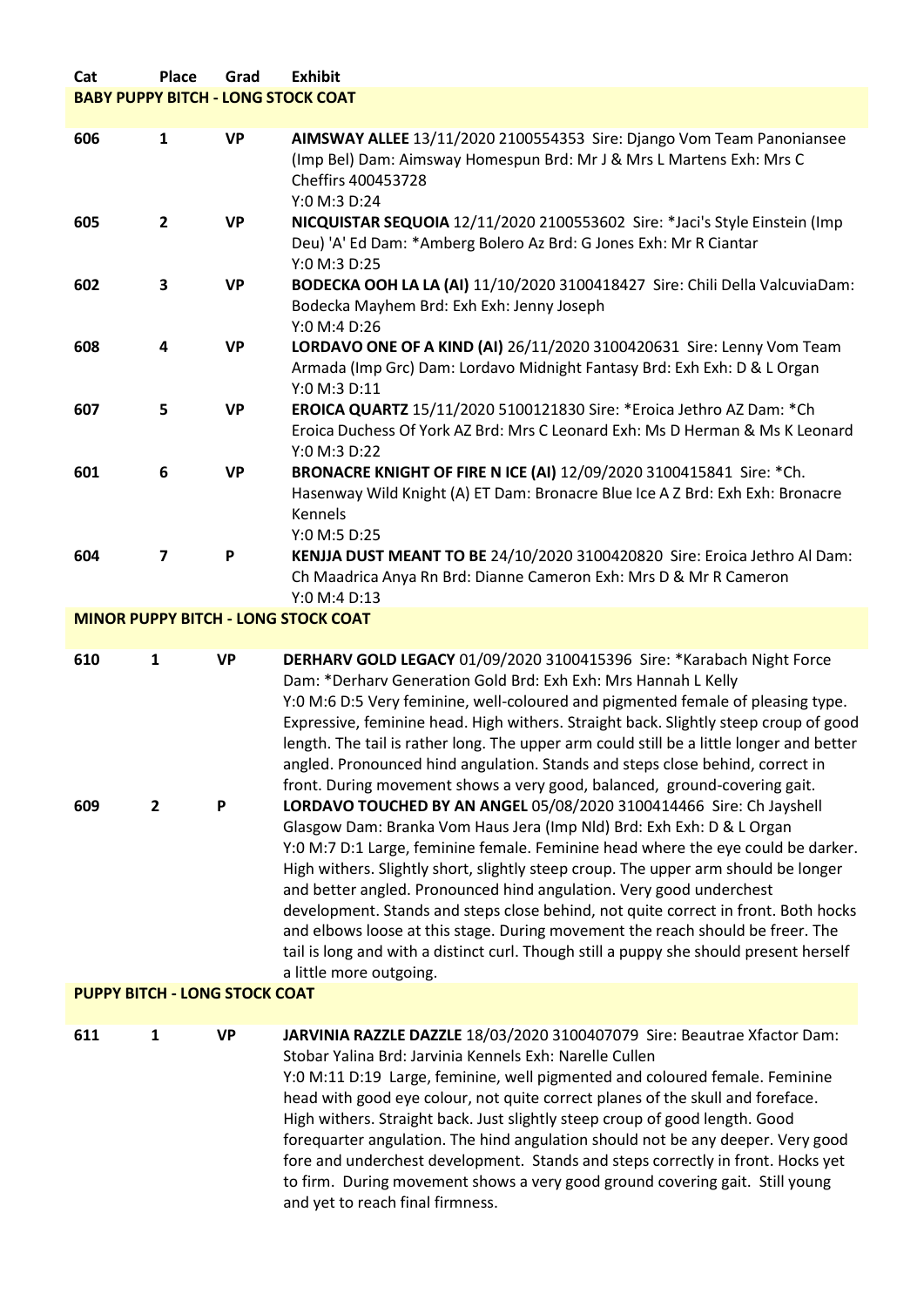**612 WD CRYTARA WILD N WOOLLY SOXX (AI)** 06/07/2020 2100543166 Sire: Gavin Vom Hasenborn Ger. Ad. Ger. Bh. (Imp Nld) Dam: Ch. Kelinpark Icing On The Cake TD Brd: Mrs C Shayler & Ms J Cathie Exh: Ms M Rovetto

Y:0 M:8 D:0 **Withdrawn limping with consent from the judge.**

## **JUNIOR BITCH - LONG STOCK COAT**

| 614 | 1            | VG | GABMALU FISKA 23/12/2019 2100532687 Sire: Cinderhof Vandaal Dam:                                                                                                                                                                                                                                                                                                                                                                                                                                                                                                                                                                                                                             |
|-----|--------------|----|----------------------------------------------------------------------------------------------------------------------------------------------------------------------------------------------------------------------------------------------------------------------------------------------------------------------------------------------------------------------------------------------------------------------------------------------------------------------------------------------------------------------------------------------------------------------------------------------------------------------------------------------------------------------------------------------|
|     |              |    | Gabmalu Cinda Brd: M & R Hornick Exh: M Hornick                                                                                                                                                                                                                                                                                                                                                                                                                                                                                                                                                                                                                                              |
|     |              |    | Y:1 M:2 D:14 Height/Depth of Chest: 59.5cm, 26cm. Large, feminine, well                                                                                                                                                                                                                                                                                                                                                                                                                                                                                                                                                                                                                      |
|     |              |    | coloured bitch. Feminine head with medium eye colour and very good dark<br>masking. Good length of neck set slightly erect. High withers. Straight back. Just<br>slightly steep croup of very good length. Very good breadth of thigh. Very good<br>fore and underchest development. The upper arm could be a little better angled.<br>Slightly deep hind angulation. Steps slightly close at rear, not quite correct in<br>front. During movement shows a very good, ground covering gait. A slightly curve                                                                                                                                                                                 |
|     |              |    | in the long tail, just distracts a little.                                                                                                                                                                                                                                                                                                                                                                                                                                                                                                                                                                                                                                                   |
| 615 | $\mathbf{2}$ | VG | GRUNDELHARDT RING MY BELL (AI) 20/02/2020 5100116948 Sire: Ray Vom                                                                                                                                                                                                                                                                                                                                                                                                                                                                                                                                                                                                                           |
|     |              |    | Fichtchenschlag Schh3 Dam: Grundelhardt Eira Brd: Mr Pj & Mrs Jm Cocks Exh:<br>Mrs S & Mr R Murphy                                                                                                                                                                                                                                                                                                                                                                                                                                                                                                                                                                                           |
|     |              |    | Y:1 M:0 D:17 Height/Depth of Chest: 61cm, 27cm. Very large, feminine bitch<br>presented in not quite optimum coat condition. Feminine head with good dark<br>masking, the eye could still be darker. Good length of neck set slightly erect. High<br>withers. Straight back. The croup could be just a litle longer and better angled.<br>The upper arm while of good length could be a little better angled. Very good<br>hind angulation. Good fore and underchest development. Stands and steps close<br>at rear, not quite correct in front, both hocks and elbows shoud be firmer. During<br>movement shows a good ground covering gait. The overall ligamentation should<br>be firmer. |

### **INTERMEDIATE BITCH - LONG STOCK COAT**

| 619 | 1            | VG | LORDAVO DARK ANGEL 21/05/2019 3100392402 Sire: Karabach Night Force<br>Dam: Lordavo Midnight Fantasy Brd: Exh Exh: D & L Organ                                                                                                                                                                                                                                                                                                                                                                                                                                                                   |
|-----|--------------|----|--------------------------------------------------------------------------------------------------------------------------------------------------------------------------------------------------------------------------------------------------------------------------------------------------------------------------------------------------------------------------------------------------------------------------------------------------------------------------------------------------------------------------------------------------------------------------------------------------|
|     |              |    | Y:1 M:9 D:16 Height/Depth of Chest: 61cm, 27.5cm, Very large, feminine, well<br>coloured bitch of very good type. Feminine head with very good dark masking.<br>Very good length of neck. High withers. Firm back. Just slightly steep croup of<br>very good length. Good fore and slightly deep hind angulation. Very good fore<br>and underchest development. Stands and steps slightly close front and rear with<br>good firmeness of hocks. The elbows could be firmer. During movement shows a<br>very good ground covering gait. Presentation would benefit from some further<br>training. |
| 621 | $\mathbf{2}$ | VG | *STOBAR HEIDEE 24/07/2019 3100395501 Sire: Conbhairean Freddie Dam:                                                                                                                                                                                                                                                                                                                                                                                                                                                                                                                              |
|     |              |    | Vanland Ava Brd: Stobar Exh: Gurpreet Singh                                                                                                                                                                                                                                                                                                                                                                                                                                                                                                                                                      |
|     |              |    | Y:1 M:7 D:13 Height/Depth of Chest: 59cm, 26.5cm. Douple P1 upper left. Well                                                                                                                                                                                                                                                                                                                                                                                                                                                                                                                     |
|     |              |    | above medium size, feminine, well coloured and pigmented bitch. Feminine head                                                                                                                                                                                                                                                                                                                                                                                                                                                                                                                    |
|     |              |    | with very good dark masking, slightly wide set ears and a ively expression. Good                                                                                                                                                                                                                                                                                                                                                                                                                                                                                                                 |
|     |              |    | length of neck. High withers, slight rise over the back. The upper arm could still                                                                                                                                                                                                                                                                                                                                                                                                                                                                                                               |
|     |              |    | be a little longer and better angled. Slightly steep croup of good length. Good                                                                                                                                                                                                                                                                                                                                                                                                                                                                                                                  |
|     |              |    | fore and just slightly short underchest development. Very good hind angulation.                                                                                                                                                                                                                                                                                                                                                                                                                                                                                                                  |
|     |              |    | Stands and steps slightly narrow at rear, slightly east-west in front. Good                                                                                                                                                                                                                                                                                                                                                                                                                                                                                                                      |
|     |              |    | firmness of hocks. The elbows should be firmer. During movement shows a                                                                                                                                                                                                                                                                                                                                                                                                                                                                                                                          |
|     |              |    | balanced gait during which the reach could be freer.                                                                                                                                                                                                                                                                                                                                                                                                                                                                                                                                             |
| 620 | 3            | VG | SANNJESA REMEMBER ME AZ 12/07/2019 3100395504 Sire: Conbhairean<br>Freddie Dam: Sannjesa Queen Of Diamonds Brd: Mr S Mase Exh: Paul Stynes                                                                                                                                                                                                                                                                                                                                                                                                                                                       |
|     |              |    | Y:1 M:7 D:25 Height/Depth of Chest: 62cm, 28cm Oversize, strong, well                                                                                                                                                                                                                                                                                                                                                                                                                                                                                                                            |
|     |              |    | coloured and pigmented bitch. Feminine head with very good dark masking and                                                                                                                                                                                                                                                                                                                                                                                                                                                                                                                      |
|     |              |    | slightly wide set ears. The eye could be darker. Good length of neck. Straight                                                                                                                                                                                                                                                                                                                                                                                                                                                                                                                   |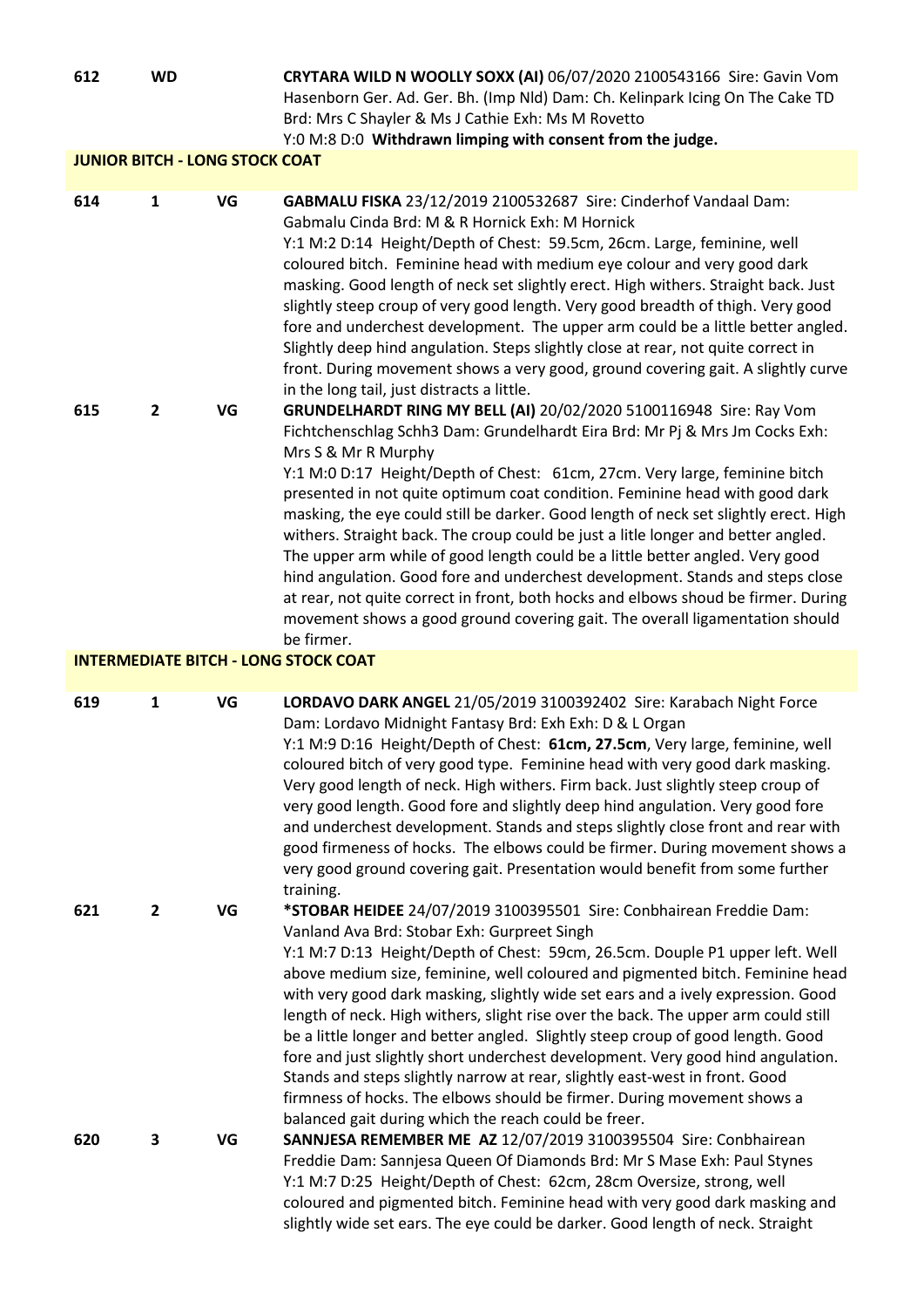|                                     |                |            | back. Slightly short, slightly steep croup. The upper arm could be just a little<br>longer and better angled. Slightly deep hind angulation. Good fore and<br>underchest development. Stands and steps just slightly wide both front and rear.<br>Both hocks and elbows should be firmer. During movement shows a very good,<br>ground covering gait. Presented in rather heavy condition, the ligamentation<br>should be firmer.                                                                                                                                                                                                                                                                                                                                                                                                                                                                                                                |
|-------------------------------------|----------------|------------|--------------------------------------------------------------------------------------------------------------------------------------------------------------------------------------------------------------------------------------------------------------------------------------------------------------------------------------------------------------------------------------------------------------------------------------------------------------------------------------------------------------------------------------------------------------------------------------------------------------------------------------------------------------------------------------------------------------------------------------------------------------------------------------------------------------------------------------------------------------------------------------------------------------------------------------------------|
| 617                                 | 4              | VG         | *KARABACH QUITE A SKYWALKER AZ 16/04/2019 2100092914 Sire: Uk Ch<br>Conbhairean Freddie (Imp Uk) Dam: Sadria Tillys Pepper Brd: J Carter Exh: Ms M<br>Rovetto                                                                                                                                                                                                                                                                                                                                                                                                                                                                                                                                                                                                                                                                                                                                                                                    |
|                                     |                |            | Y:1 M:10 D:21 Height/Depth of Chest: 61cm, 28.5cm Very large, feminine well<br>coloured bitch. Feminine head with good dark masking and slightly wide set ears.<br>Good length of neck. High withers. Firm back. Slightly short, slightly steep croup.<br>The upper arm should be longer and better angled. Depp hind angulation. Good<br>fore and just slightly short under chest development. Stands and steps narrow<br>and not quite correct in front. Steps narrow at rear. Both hocks and elbows<br>should be firmer. During movement shows a powerful, ground covering gait.                                                                                                                                                                                                                                                                                                                                                              |
| 616                                 | 5              | VG         | KPTLONGLOCKS A WINK 27/10/2018 3100383542 Sire: Sundaneka Almandin<br>Dam: Kptlonglocks Island Girl Brd: Exh Exh: Kim Cooper<br>Y:2 M:4 D:10 Height/Depth of Chest: 60cm, 26.5cm. Large, feminine, well<br>coloured and pigmented female. Feminine head with dark masking and slightly<br>wide set ears. The eye could be darker. Good length of neck set slightly erect.<br>High wither, slight nick behind. Slightly short, well laid croup. The upper arm<br>could still be just a little longer and better angled. Good hind angulation. Stands<br>and steps slightly close at rear, wide and not quite correct in front. Both hocks<br>and elbows should be firmer. The movement should be more expansive and the<br>tail is carried high and curled distracting from the overall picture.                                                                                                                                                  |
| <b>OPEN BITCH - LONG STOCK COAT</b> |                |            |                                                                                                                                                                                                                                                                                                                                                                                                                                                                                                                                                                                                                                                                                                                                                                                                                                                                                                                                                  |
| 623                                 | $\mathbf{1}$   | <b>EXC</b> | *JARVINIA CHIQUITITA AZ 10/11/2017 3100365584 Sire: Bodecka Casanova<br>Dam: Stobar Yalina Brd: Exh Exh: Narelle Cullen<br>Y:3 M:3 D:27 Height/Depth of Chest: 59.5cm, 26.5cm. Double P1 upper right.<br>Well above medium size, well coloured and pigmented, feminine bitch of<br>excellent type. Feminine head with very good dark masking, good eye colour and<br>well set ears. Not quite correct plains of skull and foreface. Very good length of<br>neck. High withers. Straight back. Slightly steep croup of very good length. Good<br>fore and very good hind anguation with strong, broad thighs. Very good fore and<br>underchest development. Stands and steps close at rear with good firmness of<br>hocks, correct in front, elbows could still be slightly firmer. During movement<br>shows a far reaching, powerful, ground covering gait maintaining very good<br>overall firmness and a very good wither connection. Gunsure. |
| 624                                 | $\overline{2}$ | <b>EXC</b> | *LORDAVO ROYAL SYMPHONY AZ 16/11/2017 3100366330 Sire: Ch Jayshell<br>Glasgow (Az) Bscii Dam: Ch Zandrac Duchess Satine Kryze Brd: Exh Exh: David &<br>Lorelle Organ<br>Y:3 M:3 D:21 Height/Depth of Chest: 59.5cm, 27cm. Well above medium size,<br>feminine bitch of very pleasing type, with a very expressive outlook. Feminine<br>head with very good strength of upper and lower jaw, very good dark masking<br>and good ear set. Good length of neck. High withers with just a slight peak<br>behind. Firm back. Slightly steep croup of very good length. Slightly short, slightly<br>steep upper arm. Pronounced hind angulation with broad thighs. Very good fore<br>and underchest development. Stands and steps not quite correct in front, a little<br>wide at rear. Both hocks and elbows should be firmer. During movement shows a<br>very good, ground covering expansive gait. Gunsure.                                         |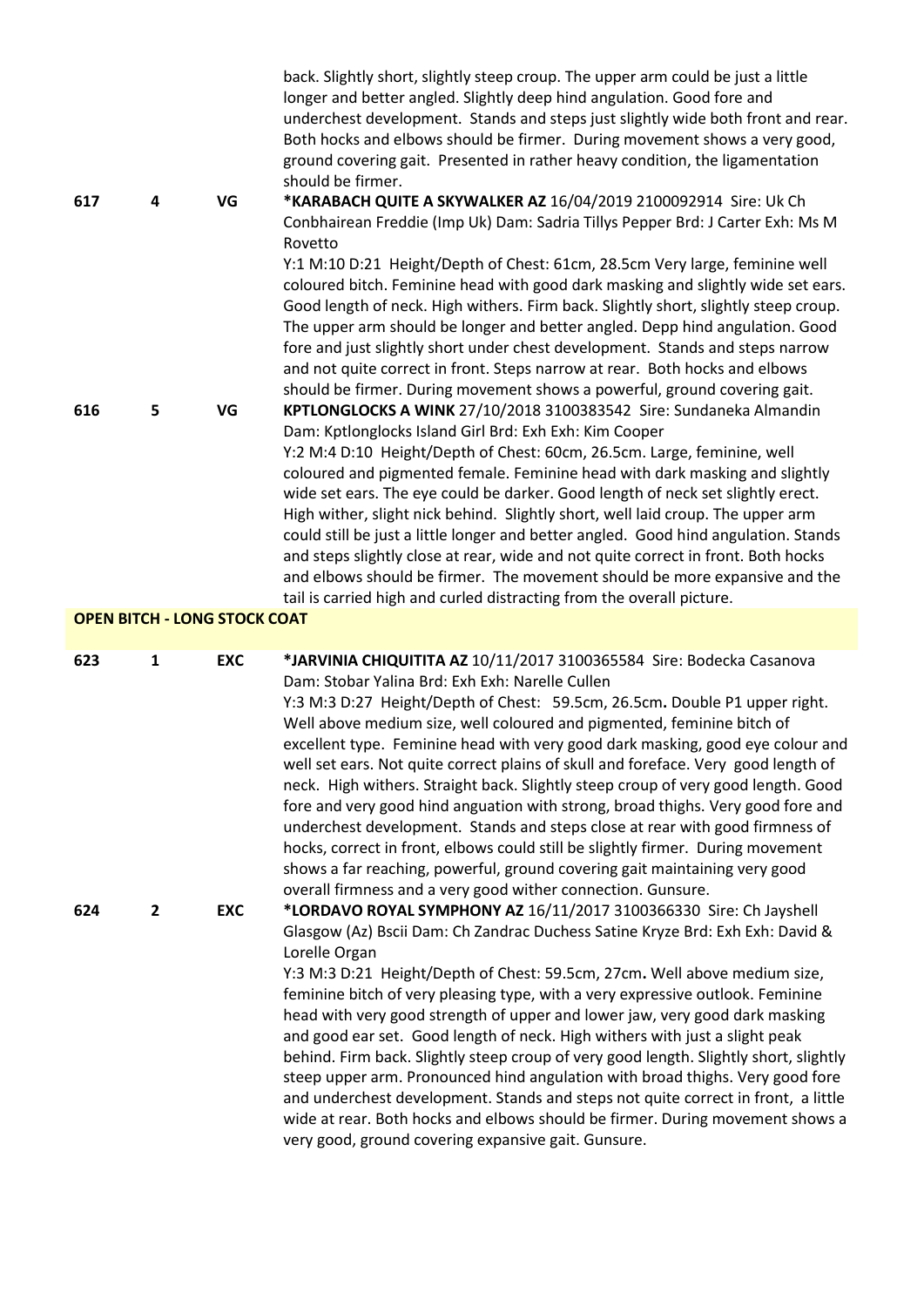**625 3 EXC \*VANHARLEY MATERIAL GIRL AZ** 26/01/2018 3100370319 Sire: \* Xeno V. Arjakjo 'A' Ed Normal Kkli (Imp Deu) Dam: \*Vanharley Zena "A" "Z" Brd: M/S D.M. Colson Exh: M/S D.M.Colson Y:3 M:1 D:11 Height/Depth of Chest: 57.5cm, 27.5cm. Medium size, medium strong, well coloured and pigmented, feminine bitch of very pleasing type. Strong yet feminine head with very good strength of upper and lower jaw and dark masking. Ears set just a little wide. Very good length of neck. High withers. Straight back. Slightly short, slightly steep croup. Slightly short and slightly steep upper arm. Good hind angulation that shouldn't get any deeper, Very good fore and underchest development. Stands and steps close at rear, not quite correct in front. Both hocks and elbows should be firmer. During movement shows a very balanced, ground covering gait maintaining a very good wither connection. Presents herself with much enthusiasm. Gunsure.

**nd OPEN 624**

### **Long Stock Coat CHALLENGE BITCH <b>OPEN 623 Long Stock Coat RESERVE CHALLENGE BITCH 2**

| Cat                                   | Place                   | Grad      | <b>Exhibit</b>                                                                                                                                                     |
|---------------------------------------|-------------------------|-----------|--------------------------------------------------------------------------------------------------------------------------------------------------------------------|
| <b>BABY PUPPY BITCH - STOCK COAT</b>  |                         |           |                                                                                                                                                                    |
| 627                                   | $\mathbf{1}$            | <b>VP</b> | FREINHAUF NIGELLA 25/09/2020 6100125436 Sire: Chili Della Valcuvia (Imp Ity)<br>Dam: Freinhauf Elle Mcpherson Brd: Exh Exh: Kr, Rt & Ca Knuckey<br>Y:0 M:5 D:12    |
| 626                                   | $\overline{2}$          | <b>VP</b> | BRONACRE INDIAN SUMMER KNIGHT (AI) 12/09/2020 3100415837 Sire: Ch.<br>Hasenway Wild Knight ET Dam: Bronace Blue Ice Brd: Exh Exh: Bronacre Kennels<br>Y:0 M:5 D:25 |
| 628                                   | 3                       | <b>VP</b> | CINDERHOF ROMAA 05/10/2020 2100549974 Sire: Chili Della Valcuvia Dam:<br>Vanland Ava Brd: Miss J Cathie Exh: Jo Cathie<br>Y:0 M:5 D:1                              |
| 632                                   | 4                       | <b>VP</b> | JAYSHELL VILLANELLE 11/11/2020 3100421045 Sire: * Uhlmsdorf Jack Black A,Z<br>Dam: *Jayshell Saffire A, Z Brd: N McDermott Exh: P & N Mcdermott<br>Y:0 M:3 D:26    |
| 631                                   | 5.                      | <b>VP</b> | FREEVALE SWEET ABOUT ME 03/11/2020 2100551107 Sire: * Chili Della Valcuvia<br>(Imp Uk) Dam: * Ch Freevale Inner Beauty Brd: Exh Exh: M&C Morris<br>Y:0 M:4 D:3     |
| 629                                   | 6                       | P         | SCHAEFERHUND MADISON 15/10/2020 3100417361 Sire: Chili Della Valcuvia<br>Dam: Schaeferhund Quinta Brd: I Bohdal Exh: I. Bohdal<br>Y:0 M:4 D:22                     |
| 634                                   | $\overline{\mathbf{z}}$ | P         | BINDZIVA DIAMONDS AND PEARLS (AI) 11/11/2020 3100419746 Sire: Xander<br>Vom Grabfeldgau Dam: Jayshell Touchee (Ai) TD Brd: Exh Exh: Mrs R Snijders<br>Y:0 M:3 D:26 |
| <b>MINOR PUPPY BITCH - STOCK COAT</b> |                         |           |                                                                                                                                                                    |

**MINOR PUPPY BITCH - STOCK COAT**

**636 1 VP SHEBELLE BLUEBELL** 15/06/2020 3100411755 Sire: Uk Ch Conbhairean Freddie (Imp Uk) Dam: Grand Ch Schaeferhund Balleena CD RN ET Brd: Exh Exh: Shebelle Kennels

> Y:0 M:8 D:22 Above medium size, medium strong, feminine bitch whose overall colour and pigment could be a little stronger. Feminine head with good strength of upper and lower jaw. Slightly close ear set. Good length of neck. Wither could be just a little higher. Firm back. Croup should be a little longer and better angled. The upper arm should be just a little longer. Good hind angulation. Not presented in the best coat condition. Stands and steps just not quite correct in front, correct at rear. Both hocks and elbows yet to reach final firmness. During movement shows a balanced gait whereby the wither could be better maintained.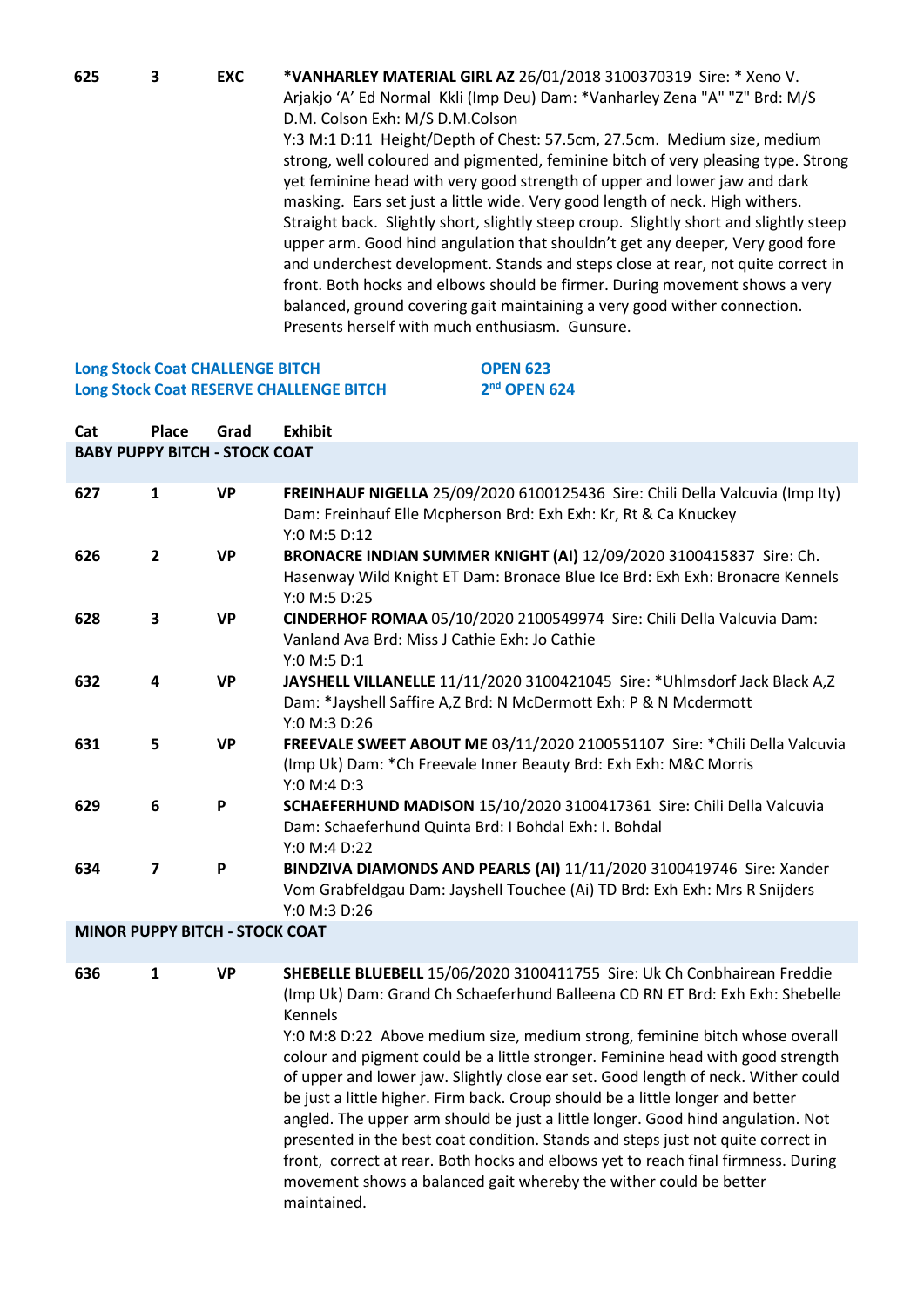| 638 |   | <b>VP</b>                       | DENARGUN FORTY WINKS 29/07/2020 3100414214 Sire: Conbhairean Freddie                |
|-----|---|---------------------------------|-------------------------------------------------------------------------------------|
|     |   |                                 | Dam: Denargun Tayka Siester Brd: Exh Exh: A. Leverett                               |
|     |   |                                 | Y:0 M:7 D:8 Large bitch with a feminine head. The slightly large ears should be     |
|     |   |                                 | firmer and the eye could be a little darker. Good length of neck. High withers.     |
|     |   |                                 | Firm back. Slightly short, steep croup. Slightly short, steep upper arm.            |
|     |   |                                 | Pronounced hind angulation. Not presented in the best coat condition. Stands        |
|     |   |                                 | and steps correct in front, close at rear. Ideally with maturity the hocks swill    |
|     |   |                                 | become considerably firmer. In movement showed a good ground covering gait.         |
| 637 | 3 | <b>VP</b>                       | FREEVALE QUEEN BEE 18/06/2020 2100542225 Sire: *Iliano Von Juvenisty (Imp           |
|     |   |                                 | Nld) Hd/Ed Dam: *Ch Shardon Under My Spell Brd: Exh Exh: M&C Morris                 |
|     |   |                                 | Y:0 M:8 D:19 Large, just medium strong female. Feminine head with good              |
|     |   |                                 | masking, ears a little large. Slightly short neck. Straight firm backline. Slightly |
|     |   |                                 | short, slightly steep croup. The upper arm should be longer and better angled.      |
|     |   |                                 | Stands and steps a little narrow front and rear with quite good firmness for her    |
|     |   |                                 | age. In movement, should show herself a little bit more expansive.                  |
|     |   | <b>PUPPY BITCH - STOCK COAT</b> |                                                                                     |

### **642 1 VP JAKNELL VIRTUES AND VICES** 16/05/2020 2100544386 Sire: Dingo Di Casa Mary Dam: \*Jaknell Patience Is A Virtue AZ Brd: A & J Kada Exh: A & J.Kada Y:0 M:9 D:21 Large, very feminine, well coloured and pigmented bitch. Expressive feminine head. Good length of neck, just carried sligthly erect. high withers. Firm, straight back. Good length and lay of the croup. The upper arm could still be a little longer and better angled. Very good fore and underchest development for her age. The hind angulation should not become any deeper. Stands and steps just slightly narrow in front with good firmness of elbows. Steps a little close behind, the hocks are yet to firm. During movement shows a powerful, far reaching gait maintaining a very good topline. **639 2 VP VANHARLEY XANDRAH** 20/03/2020 3100407934 Sire: Jayshell Nebraska Dam: Vanharley Red Summer Rain Brd: M/S D.M. Colson Exh: M/S D.M.Colson Y:0 M:11 D:17 Large, very feminine, well pigmented and coloured bitch. Feminine head wth very good dark masking, dark eyes and well set ears. Good length of neck. High withes. Firm back. Just slightly steep croup of very good length. The upper arm could be a little longer and better angled. Very good hind angulation. Very good fore and underchest devleopment. A little upright in the pasterns. Stands and steps correctly in front, just slightly close at rear. Both hocks and elbows yet to firm. During movement shows a powerful, far reaching, expansive gait, maintaining a very good topline. **643 3 VP JAKNELL VIRTUOSITY** 16/05/2020 2100544385 Sire: Dingo Di Casa Mary Dam: \*Jaknell Patience Is A Virtue AZ Brd: A & J Kada Exh: A & J.Kada Y:0 M:9 D:21 Large, strong yet feminine female. Strong yet feminine head with very good strength of the upper and lower jaw. Planes of the skull and foreface not quite correct. Good length of neck. High withers with a slight peak behind. Good length and lay of the croup. The upper arm should be a little longer and better angled. The hind angulation shouldn't become any deeper. Very good fore and underchest development. Presented in very good coat. Stands and steps just not quite correct in front, a little narrow at rear with both hocks and elbows yet to firm. During movement show a very good ground covering gait. Slight twist in the tail. **640 4 VP LOZANI KALI** 06/04/2020 2100538713 Sire: Conbhairean Freddie Dam: Lozani Clara Brd: Exh Exh: Mr Z Petreski Y:0 M:11 D:0 Well above medium size, well coloured and pigmented bitch presented out of coat. Very good feminine head with very good dark masking,.

The eye could still be darker. Very good length of neck. High withers. Slightly steep croup of good length. The upper arm could still be a little longer and better angled. Very good hind angulation. Good fore and underchest development for her age. Stands and steps correctly in front, slightly close at rear. The hocks are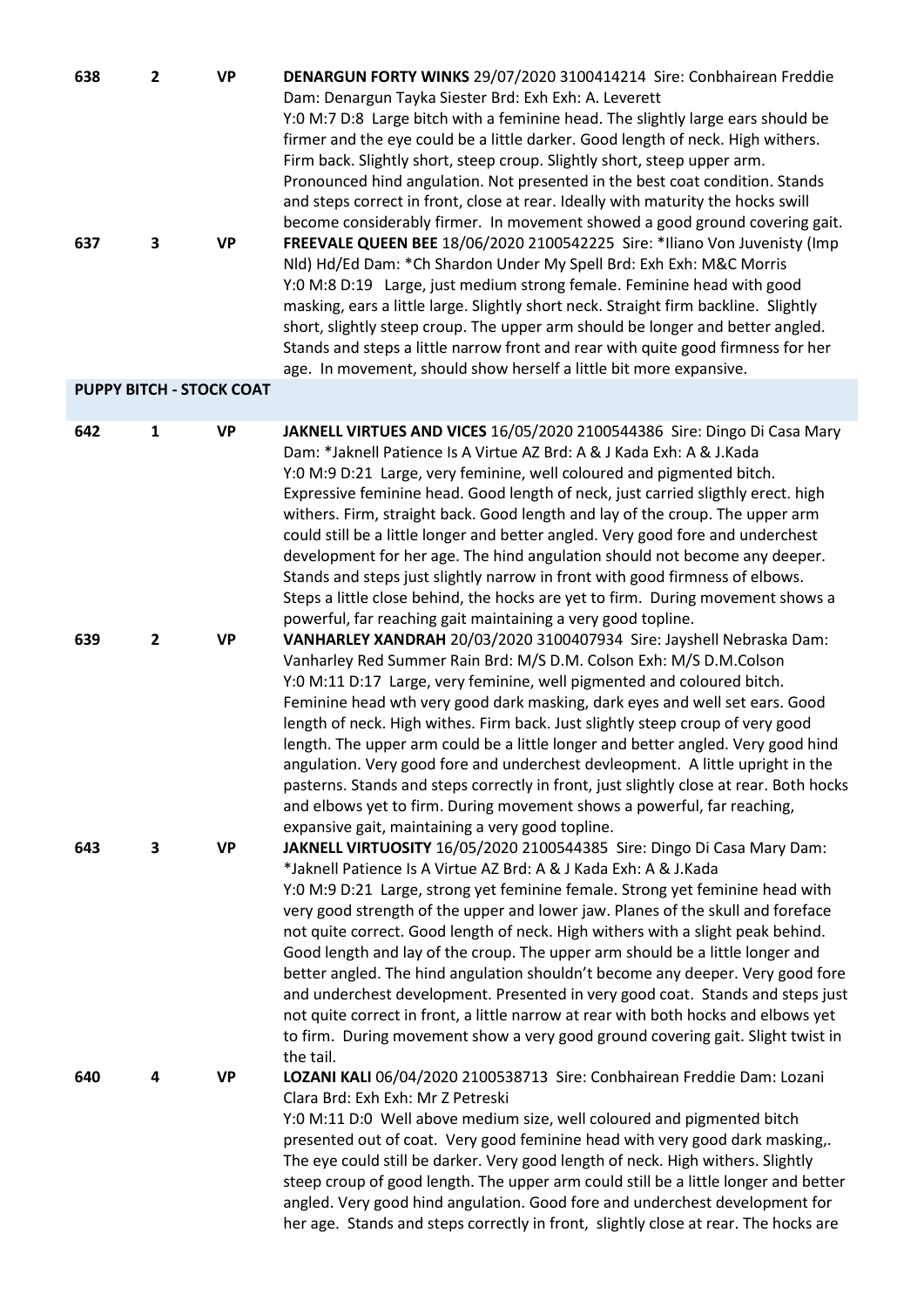|     |                         |                                  | yet to firm. During movement she has a very good ground covering gait,                                                                                                    |
|-----|-------------------------|----------------------------------|---------------------------------------------------------------------------------------------------------------------------------------------------------------------------|
| 641 | 5                       | <b>VP</b>                        | maintaining a high wither.<br>LEILAHUND COTTON CANDY SKIES 29/04/2020 3100408604 Sire: Ch.<br>Schaeferhund Xesko Dam: Ch. Blakngold Crowd Goes Wild RN ET Brd: Exh Exh: H |
|     |                         |                                  | <b>Stocks</b><br>Y:0 M:10 D:8 Large, feminine bitch presented a little out of coat. Feminine head                                                                         |
|     |                         |                                  | that is a little narrow through the skull and foreface and the stop could be a little                                                                                     |
|     |                         |                                  | more pronounced. Very good dark masking. Good length of neck, carried just a                                                                                              |
|     |                         |                                  | little erect. High withers. Straight back. Slightly short, slightly steep croup. The                                                                                      |
|     |                         |                                  | upper arm should be longer and better angled. Good fore and underchest<br>development for her age. Stands and steps slightly narrow front and rear where                  |
|     |                         |                                  | the hocks are yet to firm. During movement maintains a high wither, showing a                                                                                             |
|     |                         |                                  | balanced gait that could be a little more expansive.                                                                                                                      |
|     |                         | <b>JUNIOR BITCH - STOCK COAT</b> |                                                                                                                                                                           |
| 645 | $\mathbf{1}$            | VG                               | KUIRAU SIGNORINA LILIANA 22/09/2019 2100527150 Sire: * Freinhauf Hannibal                                                                                                 |
|     |                         |                                  | "A" "Z" Dam: * Kuirau Jorjie Girl "A" "Z" Brd: Exh Exh: Mr Pg & Mrs Dm & J<br>Murray                                                                                      |
|     |                         |                                  | Y:1 M:5 D:15 Height/Depth of Chest: 58.5cm, 26cm. Just above medium size,                                                                                                 |
|     |                         |                                  | medium strong, very feminine, well coloured and pigmented female of very                                                                                                  |
|     |                         |                                  | good type. Presented in very good condition. Very good head and epxression<br>with dark masking and well set ears. Very good length of neck. High withers.                |
|     |                         |                                  | Firm back. Just slightly steep croup of very good length. The upper arm could still                                                                                       |
|     |                         |                                  | be just a little longer and better angled. Very good hind angulation with broad                                                                                           |
|     |                         |                                  | thighs. Very good fore and underchest development. Stands and steps correctly                                                                                             |
|     |                         |                                  | in front, slightly close at rear. The hocks could still be firmer. During movement<br>shows a powerful, ground covering, expansive gait maintaining a very good           |
|     |                         |                                  | topline.                                                                                                                                                                  |
| 648 | $\mathbf{2}$            | VG                               | ALLINKA VIKKA 'AZ' 31/10/2019 3100399587 Sire: Uk Ch. Conbhairean Freddie                                                                                                 |
|     |                         |                                  | (Imp Uk) Dam: Ica Von Der Zenteiche (Imp Deu) Brd: Mr A. And Mrs F. Henderson<br>Exh: Julie Urie                                                                          |
|     |                         |                                  | Y:1 M:4 D:6 Height/Depth of Chest: 60.5cm, 27cm. Large, strong, substantial,                                                                                              |
|     |                         |                                  | well coloured bitch of very good type. Feminine head with very good expression.                                                                                           |
|     |                         |                                  | Very good lengh of neck. High withers. Firm back. Slightly steep croup of very<br>good length. The upper arm could still be a little longer and better angled. Very       |
|     |                         |                                  | good hind angulation with good breadt of thigh. Very good fore and slightly short                                                                                         |
|     |                         |                                  | underchest development. Presented in very good coat and condition. Stands and                                                                                             |
|     |                         |                                  | steps correctly in front and rear. The hocks should be a little firmer. During<br>movement shows a very good, ground covering, far reaching gait maintaining a            |
|     |                         |                                  | very good overline.                                                                                                                                                       |
| 647 | $\overline{\mathbf{3}}$ | VG                               | ALLINKA VIVALDI 31/10/2019 3100399586 Sire: *Conbhairean Freddie (Imp Uk)                                                                                                 |
|     |                         |                                  | Dam: Ica Von Der Zenteiche (Imp Deu) Brd: Mr A & Mrs F Henderson Exh: Mr Gl                                                                                               |
|     |                         |                                  | Jones<br>Y:1 M:4 D:6 Height/Depth of Chest: 62cm, 27.5cm. Oversize, strong but feminine                                                                                   |
|     |                         |                                  | well-coloured and pigmented bitch. Feminine head with very good dark masking                                                                                              |
|     |                         |                                  | and very good ear set, The neck could be a just a little longer. high withers. Firm,                                                                                      |
|     |                         |                                  | straight back. Slightly steep croup of good length. The upper arm could still be a<br>little longer and better angled. Good hind angulation. Good fore and just slightly  |
|     |                         |                                  | short underchest development. Stands and steps slightly close at rear, correct in                                                                                         |
|     |                         |                                  | front. The hocks shoud still be firmer. During movement shows a balanced,                                                                                                 |
|     |                         |                                  | ground covering gait that could be just a little more expansive.                                                                                                          |
| 646 | 4                       | VG                               | ASHKENWAY XABELLE AZ 26/10/2019 3100400335 Sire: Ch. Jayshell Nebrask<br>Az* Dam: *Fremont Love Story AZ Brd: Ivan Ashkenazi Exh: Mr. Ivan Ashkenazi                      |
|     |                         |                                  | Y:1 M:4 D:11 Height/Depth of Chest: 59.5cm, 25cm. Double P1 upper left. Well                                                                                              |
|     |                         |                                  | above medium size, feminine bitch. Feminine head with very good dark masking                                                                                              |
|     |                         |                                  | and well set ears. Very good length of neck. High withers, slight nick behind. Firm                                                                                       |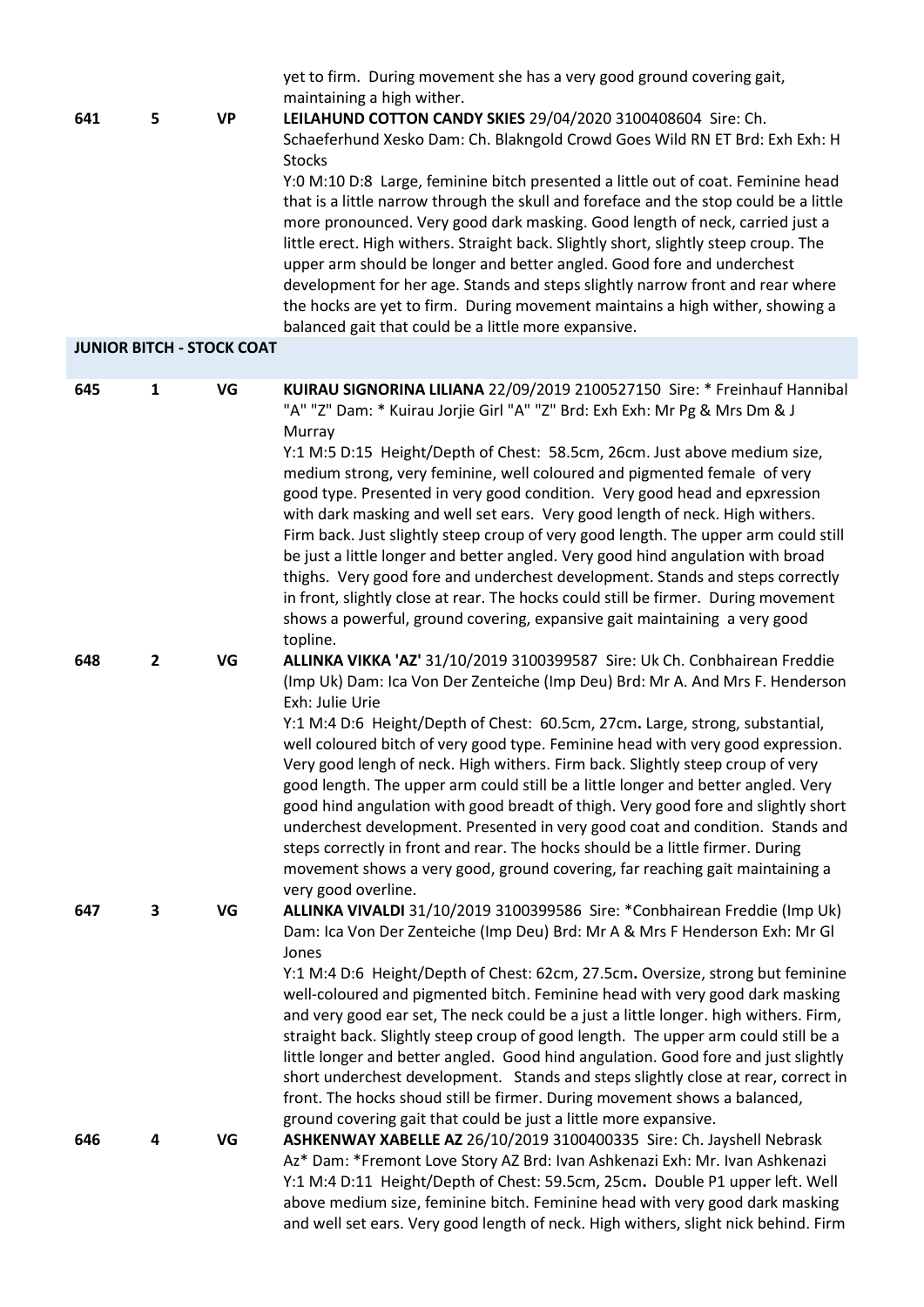| 651<br>650                             | 5<br><b>WD</b>                 | VG<br>UG | back. Slightly short, steep croup. The upper arm should be longer and better<br>angled. Very good hind anguation. Good fore and just slightly short underchest<br>deveopment. Stands and steps close at rear, slightly narrow and not quite correct<br>in front. The hocks should be firmer. During movement the reach should be freer.<br>BLAKNGOLD TOP NOTCH 21/03/2020 3100409093 Sire: Lashadas Z Z Top Dam:<br>Blakngold Get Rich Quick Brd: Exh Exh: Vanessa Stocks<br>Y:0 M:11 D:16 Height/Depth of Chest: 59cm, 26cm. Well above medium size,<br>feminine bitch. Strong yet feminine head with very good strength of muzzle and<br>foreface. Good length of neck. High withers. Firm back. Slightly steep slightly<br>short croup. The upper arm could be a little longer and better angled.<br>Pronounced hind angulation. Very good fore and underchest development.<br>Stands and steps slightly narrow in front, close behind. Both hocks and elbows<br>should be firmer. During movement shows a balanced gait that should be more<br>expansive. Presented in firm, dry condition.<br>TAURORN CHARDONAY AND GUCCI 04/01/2020 5100115925 Sire: Uk. Ch.<br>Conbhairean Freddie Dam: Taurorn Take That Brd: Ms G Wellman Exh: M<br>Macdonald<br>Y:1 M:2 D:2 Height/Depth of Chest: Unable to be measured. Left ring with the                                                                                                                                                                                                                                                                                                                                                                                                                   |
|----------------------------------------|--------------------------------|----------|----------------------------------------------------------------------------------------------------------------------------------------------------------------------------------------------------------------------------------------------------------------------------------------------------------------------------------------------------------------------------------------------------------------------------------------------------------------------------------------------------------------------------------------------------------------------------------------------------------------------------------------------------------------------------------------------------------------------------------------------------------------------------------------------------------------------------------------------------------------------------------------------------------------------------------------------------------------------------------------------------------------------------------------------------------------------------------------------------------------------------------------------------------------------------------------------------------------------------------------------------------------------------------------------------------------------------------------------------------------------------------------------------------------------------------------------------------------------------------------------------------------------------------------------------------------------------------------------------------------------------------------------------------------------------------------------------------------------------------------------------------|
| <b>INTERMEDIATE BITCH - STOCK COAT</b> |                                |          | permission of the Judge.                                                                                                                                                                                                                                                                                                                                                                                                                                                                                                                                                                                                                                                                                                                                                                                                                                                                                                                                                                                                                                                                                                                                                                                                                                                                                                                                                                                                                                                                                                                                                                                                                                                                                                                                 |
|                                        |                                |          |                                                                                                                                                                                                                                                                                                                                                                                                                                                                                                                                                                                                                                                                                                                                                                                                                                                                                                                                                                                                                                                                                                                                                                                                                                                                                                                                                                                                                                                                                                                                                                                                                                                                                                                                                          |
| 652<br>656                             | $\mathbf{1}$<br>$\overline{2}$ | VG<br>VG | *BLAKNGOLD MOREBANGFORYOURBUCK AZ 12/07/2018 3100378372 Sire: Ch.<br>Schaeferhund Logun (Ai) Dam: Blakngold Get Rich Quick Brd: Exh Exh: Vanessa<br><b>Stocks</b><br>Y:2 M:7 D:25 Height/Depth of Chest: 57.5cm, 26.5. Double P1 lower left.<br>Medium size, medium strong, richly coloured and pigmented, well proportioned<br>female of very good type. Very good head and expression with desired dark eye<br>and dark masking. Very good length of neck. Straight, firm back. Just slighty steep<br>croup of good length. The upper arm could be just a little longer and better<br>angled. Very good hind angulation. Very good for and underchest development.<br>Stands and steps correctly in front, slightly close at the rear with good firmness of<br>elbows. The hocks could still be slightly firmer. During movement shows a<br>balanced, ground covering, powerful gait while maintaining very good overline.<br>* KUIRAU RHINE " A"" Z" 08/01/2019 2100512011 Sire: Gerry Vom Schacher<br>Imp Deu Dam: * Kuirau Chakira A Z Brd: Mr P G & Mrs D M & J Murray Exh: Mr<br>Pg & Mrs Dm & J Murray<br>Y:2 M:1 D:29 Height/Depth of Chest: 58.5cm, 26.5cm. Just above medium size,<br>feminine well coated bitch presented in good condition. Feminine head with very<br>good dark masking and very good expression. Good length of neck. High withers.<br>Firm, straight back. Slightly steep croup of very good length. The upper arm could<br>still be just a little longer. Good fore and underchest development. Very good<br>hind angulation. The pasterns are just slightly soft. Stands and steps correctly<br>both front and rear with good firmness of hocks. During movement shows a<br>balanced, expansive, ground covering gait. |
| 660                                    | 3                              | VG       | *GLENBALA PERFECT IN PINK AZ 27/06/2019 210052327 Sire: *Iliano Von<br>Juvenisty (Imp Nld) Dam: *Glenbala Perfectly Vibrant AZ Brd: G&K Gregory Exh:<br>M&C Morris/G&K Gregory<br>Y:1 M:8 D:10 Height/Depth of Chest: 61cm, 27cm. Very large, feminine bitch<br>whose overall pigment and colouration should be stronger. Feminine head, that<br>should just be a little broader in the skull and foreface. Good length of neck. High<br>withers. Firm, straight back. Just slightly steep croup of very good length. The<br>upper arm should be longer and better angled. Good hind angulation that should<br>not become any deeper. Very good fore and underchest development. Stands<br>and steps not quite correct and slightly close in front, correct at rear. The hocks<br>could still be firmer. During movement shows a balanced gait that could be a                                                                                                                                                                                                                                                                                                                                                                                                                                                                                                                                                                                                                                                                                                                                                                                                                                                                                           |

little more expansive. Maintains a firm back.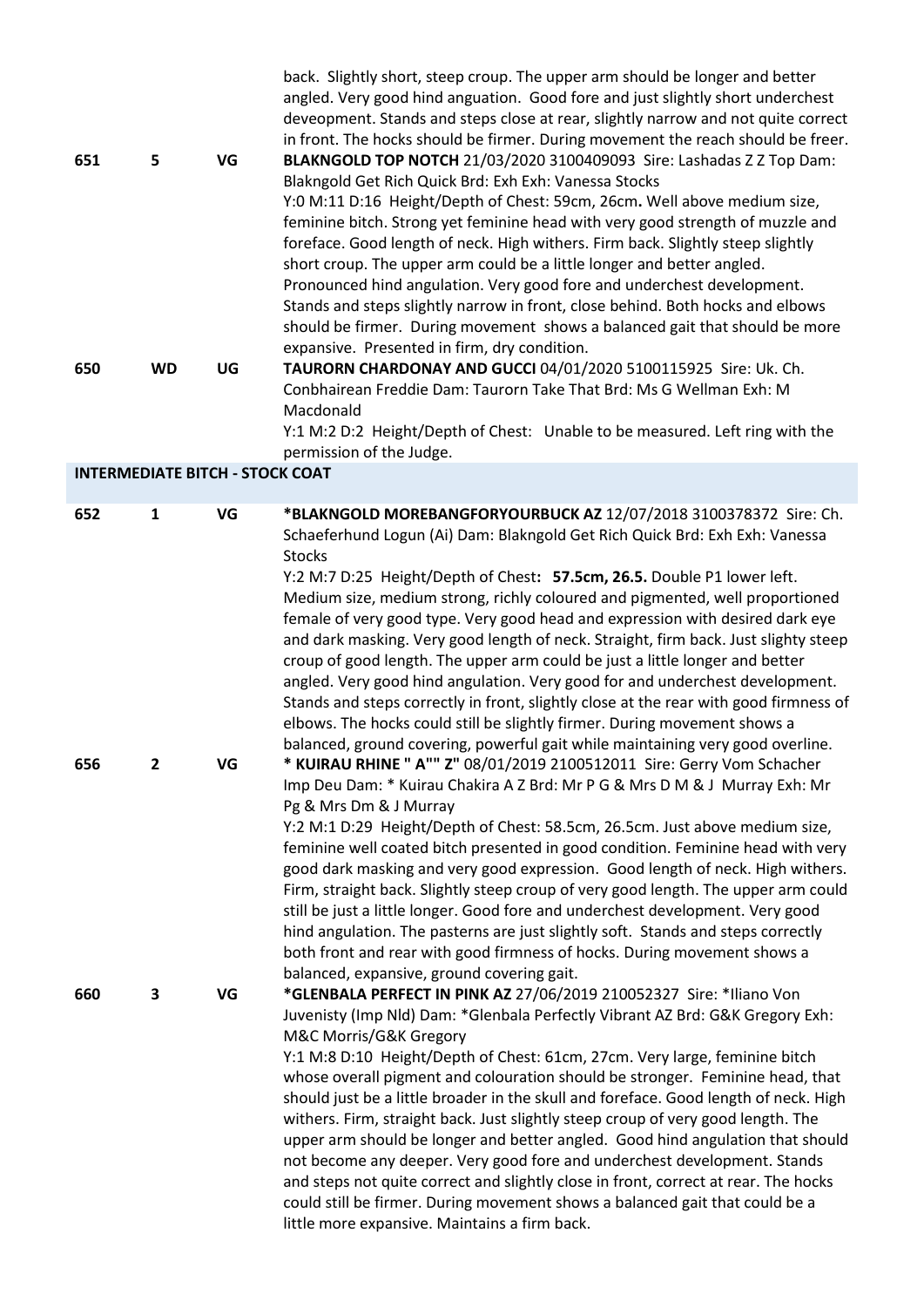| 655                            | 4              | VG         | *JAKNELL AHEAD OF THE GAME AZ 26/11/2018 2100511427 Sire: Ch. *Jaknell<br>Coz Im Tnt AZ Dam: *Tanveld Ultima AZ Brd: A & J Kada Exh: A & J.Kada<br>Y:2 M:3 D:11 Height/Depth of Chest: 59cm, 28cm. Well above medium size,<br>feminine bitch with very good colour and pigmentation. Strong yet feminine<br>head with desired dark masking and dark eyes. Slight roman nose. Good length<br>of neck. High withers. Firm back. Slightly short, slightly steep croup. The upper<br>arm should be longer and better angled. Slightly upright in pasterns. Very good<br>hind angulation. Good fore and underchest development. Stands and steps a<br>little close at rear, not quite correct in front. The hocks should be firmer. Good<br>firmness of the elbows. During movement shows an expansive, ground covering<br>gait maintaining a very high wither.                                                                               |
|--------------------------------|----------------|------------|------------------------------------------------------------------------------------------------------------------------------------------------------------------------------------------------------------------------------------------------------------------------------------------------------------------------------------------------------------------------------------------------------------------------------------------------------------------------------------------------------------------------------------------------------------------------------------------------------------------------------------------------------------------------------------------------------------------------------------------------------------------------------------------------------------------------------------------------------------------------------------------------------------------------------------------|
| 662                            | <b>WD</b>      | UG         | BRONACRE BUTTERSCOTCH BLISS 22/08/2019 3100397537 Sire: Uk Ch<br>Conbhairean Freddie(Imp Uk) Dam: Bronacre Salted Licorice Brd: Bronacre<br>Kennels Exh: Peter & Dawn Howard<br>Y:1 M:6 D:15 Height/Depth of Chest: Could not be adequately measured. Left<br>ring with permission of judge.                                                                                                                                                                                                                                                                                                                                                                                                                                                                                                                                                                                                                                             |
| <b>OPEN BITCH - STOCK COAT</b> |                |            |                                                                                                                                                                                                                                                                                                                                                                                                                                                                                                                                                                                                                                                                                                                                                                                                                                                                                                                                          |
| 664                            | $\mathbf{1}$   | <b>EXC</b> | *ICA VON DER ZENTEICHE IMP DEU 08/07/2015 SZ2316819 Sire: Gary V<br>Hunhegrab Dam: Romina Vd Zenteiche Brd: C Ludwig Exh: Kr, Rt & Ca Knuckey<br>Y:5 M:7 D:29 Height/Depth of Chest: Slight wear lower central incisors. 58.5cm,<br>26cm. Above medium size, richly coloured and pigmented female shown in very<br>good coat. Very good feminine head and expression with very good dark masking<br>and good breadth of skull and foreface. Very good length of neck. High withers.<br>Firm, straight back. Just slightly steep croup of very good length. Very good fore<br>and hind angulation with strong, broad thighs. Very good chest development.<br>Stands and steps correctly in front, slightly close at rear with good firmness of<br>elbows. The hocks could still be a little firmer. She impressed with her<br>enthusiasm and powerful, far-reaching, ground-covering gait Gunsure                                         |
| 677                            | $\overline{2}$ | <b>EXC</b> | *HASENWAY DIXIE CHICK AZ 04/09/2018 7100042144 Sire: *Macho Vom<br>Lamorak (Imp Deu) 'A' Ed Dam: *Zicke vom Feuermelder (Imp Deu) 'a' ED Brd:<br>Exh Exh: J Haase<br>Y:2 M:6 D:2 Height/Depth of Chest: 60cm, 28cm. Large, strong, feminine bitch<br>presented in very good condition albeit not in full coat. Feminine head where the<br>eye could still be darker, very good dark masking and well set ears. Good length<br>of neck. High withers. Firm back. Slightly steep croup of very good length. Strong,<br>broad thighs. The upper arm could still be just a little longer and more angled.<br>Very good hind angulation. Slightly soft pasterns. Very good fore and underhest<br>development. Stands and steps correctly in front and rear. Both hocks and<br>elbows could still be a little firmer. During movement shows a powerful,<br>expansive gait maintaining a very good wither connection and firm back.<br>Gunsure. |
| 670                            | 3              | <b>EXC</b> | *SANNJESA QUEEN OF DIAMONDS AZ 28/03/2017 3100356725 Sire: Seigen<br>Suris Alfie Dam: Sannjesa November Rain Brd: Mr Steve Mase Exh: Abbey Cabel<br>Y:3 M:11 D:9 Height/Depth of Chest: 60cm, 27cm. Large, feminine, well coloured<br>and pigmented bitch. Very good feminine head and expression with desired dark<br>masking. Very good length of neck. High withers with just a slight nick behind.<br>Firm, straight back. The croup could be just a tick longer. The upper arm could<br>still be just a little bit longer. Very good fore and underchest development. Very<br>good hind angulation. Stands and steps correct oth front and rear with good<br>firmness of the hocks and elbows. During movement shows a very balanced,<br>expansive, ground covering gait where she could just at times maintain her<br>wither a little higher. Gunsure.                                                                             |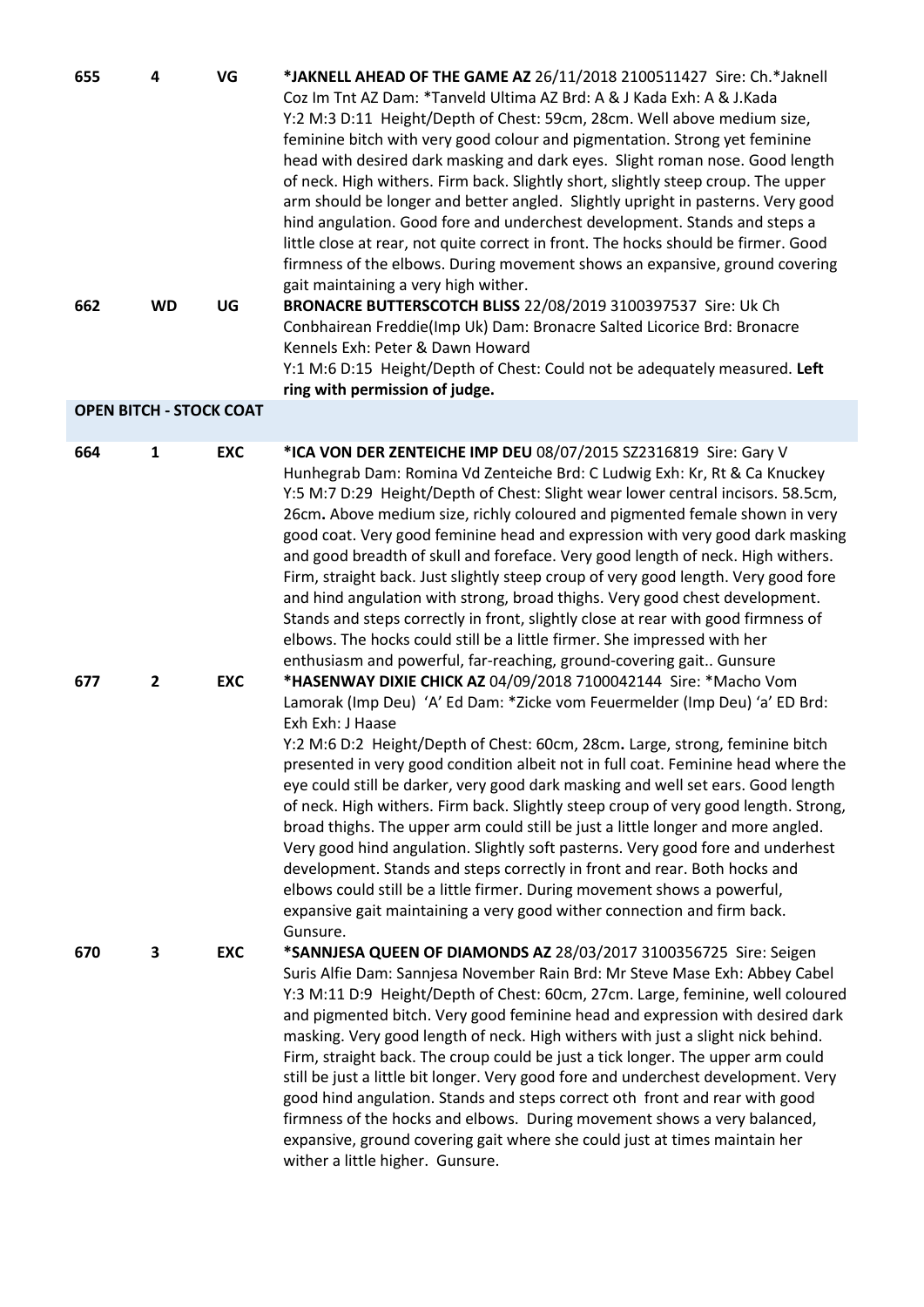| 668 | 4 | <b>EXC</b> | *JAKNELL LOVE BOMB 'A'Z' 24/01/2017 2100471053 Sire: *Jaknell Coz Im Tnt<br>'A'Z' Dam: *Jaknell Yankees Prodigy 'A'Z' Brd: A & J Kada Exh: A & J.Kada<br>Y:4 M:1 D:13 Height/Depth of Chest: Double P1 upper left. 60cm, 28cm. Large,<br>strong, yet feminine bitch. Feminine head with very good dark masking.<br>Somewhat large ears. The neck could be just a little longer and is set a little erect.<br>High withers. Firm back. The croup could be just a little longer and better angled.<br>A little upright in the forehand. Very good hind angulation. Very good fore and<br>underchest development. Presented in very good coat and condition. Stands and<br>steps slightly close at rear, not quite correct in front with good firmness of the<br>elbows. The hocks should still be firmer. In movement shows a very good<br>ground-covering, expansive gait maintaining a very good wither connection.<br>Gunsure. |
|-----|---|------------|---------------------------------------------------------------------------------------------------------------------------------------------------------------------------------------------------------------------------------------------------------------------------------------------------------------------------------------------------------------------------------------------------------------------------------------------------------------------------------------------------------------------------------------------------------------------------------------------------------------------------------------------------------------------------------------------------------------------------------------------------------------------------------------------------------------------------------------------------------------------------------------------------------------------------------|
| 681 | 5 | <b>EXC</b> | *BODECKA MAYHEM AZ 14/11/2018 3100383147 Sire: Ch. Seigen Suris Alfie<br>Dam: Bodecka Zensation Brd: Exh Exh: Jenny Joseph<br>Y:2 M:3 D:23 Height/Depth of Chest: 60.5cm, 28cm. Large, strong, substantial<br>bitch with a strong yet still feminine head. Very good breadth of skull and<br>foreface. Good length of neck. High withers. Firm back. Slightly steep croup of<br>good length. The upper arm should be sightly longer and better angled.<br>Pronounced hind angulation. Very good fore and underchest development.<br>Stands and steps just slightly wide at rear, correct in front. Both hocks and<br>elbows should be a little tighter. During movement shows a very good, ground-<br>covering gait. Gunsure.                                                                                                                                                                                                   |
| 665 | 6 | <b>EXC</b> | *ARRISTAR LYKA BAT OUTA HELL AZ 11/11/2015 3100331968 Sire: Sensen<br>Mann Yokon (Imp Deu) Dam: *Harlerose Angel CD Brd: Mrs J M Urie Exh: Mrs A &<br>Mr J Barr<br>Y:5 M:3 D:26 Height/Depth of Chest: 59.5cm, 27cm. Slight damage to upper right<br>central incisor. Large, strong yet still feminine bitch. Strong head with desired<br>dark masking, just slightly close ear set and very good strength of skull and<br>foreface. Very good length of neck. High withers, slight nick behind. Firm back.<br>Slightly short, slightly steep croup. The upper arm could be just a little longer and<br>better angled. Very good hind angulation. Very good fore and underchest<br>development. Stands and steps a little close at rear, correct in front. The hocks<br>should be a little firmer. During movement shows a powerful, far reaching gait<br>maintaining a very good overline. Gunsure.                            |
| 663 | 7 | <b>EXC</b> | *GLENRACO SUPERNATURAL AZ 11/06/2015 3100325281 Sire: Vanharley Castro<br>Dam: Glenraco Upsadaisy Brd: Exh Exh: Gayle Johnston<br>Y:5 M:8 D:26 Height/Depth of Chest: 60.5cm, 29cm. Very large, strong, feminine<br>bitch who could be just a little stronger in overall colour and pigmentation.<br>Feminine head where the right ear just tilts slightly in. Very good length of neck.<br>High withers. Firm, straight back. Just slightly steep croup of very good length.<br>The upper arm could still be just a little longer and better angled. Very good hind<br>angulation. Strong, broad thighs. Very good fore and underchest development.<br>Stands and steps correct both front and rear. The hocks should still be a little<br>firmer. During movement shows a balanced, ground covering gait where she<br>could be just a little tighter knit through the backline. Gunsure.                                      |
| 674 | 8 | <b>EXC</b> | *TAITIA AMIGO GIRL 'A"Z' 05/03/2018 3100371521 Sire: Willmaurs Romford<br>Reggie Dam: Willmaurs Tottenham Trickatreat Brd: Exh Exh: Steve & Judy Wade<br>Y:3 M:0 D:1 Height/Depth of Chest: 57cm, 26cm. Medium size, just medium<br>strong, well coloured and pigmented bitch. Feminine head, where the ears are<br>just set a little close. Very good length of neck. high withers. Firm, straight back.<br>Just slightly steep croup of good length. The upper arm should be longer and<br>better angled. Good fore and just slightly short underchest development. Very<br>good hindquarter angulation. Stands and steps correctly both front and rear. The<br>hocks and elbows should be firmer. During movement shows a powerful, far-<br>reaching gait where she should just maintain a slightly higher wither at times.<br>Gunsure.                                                                                      |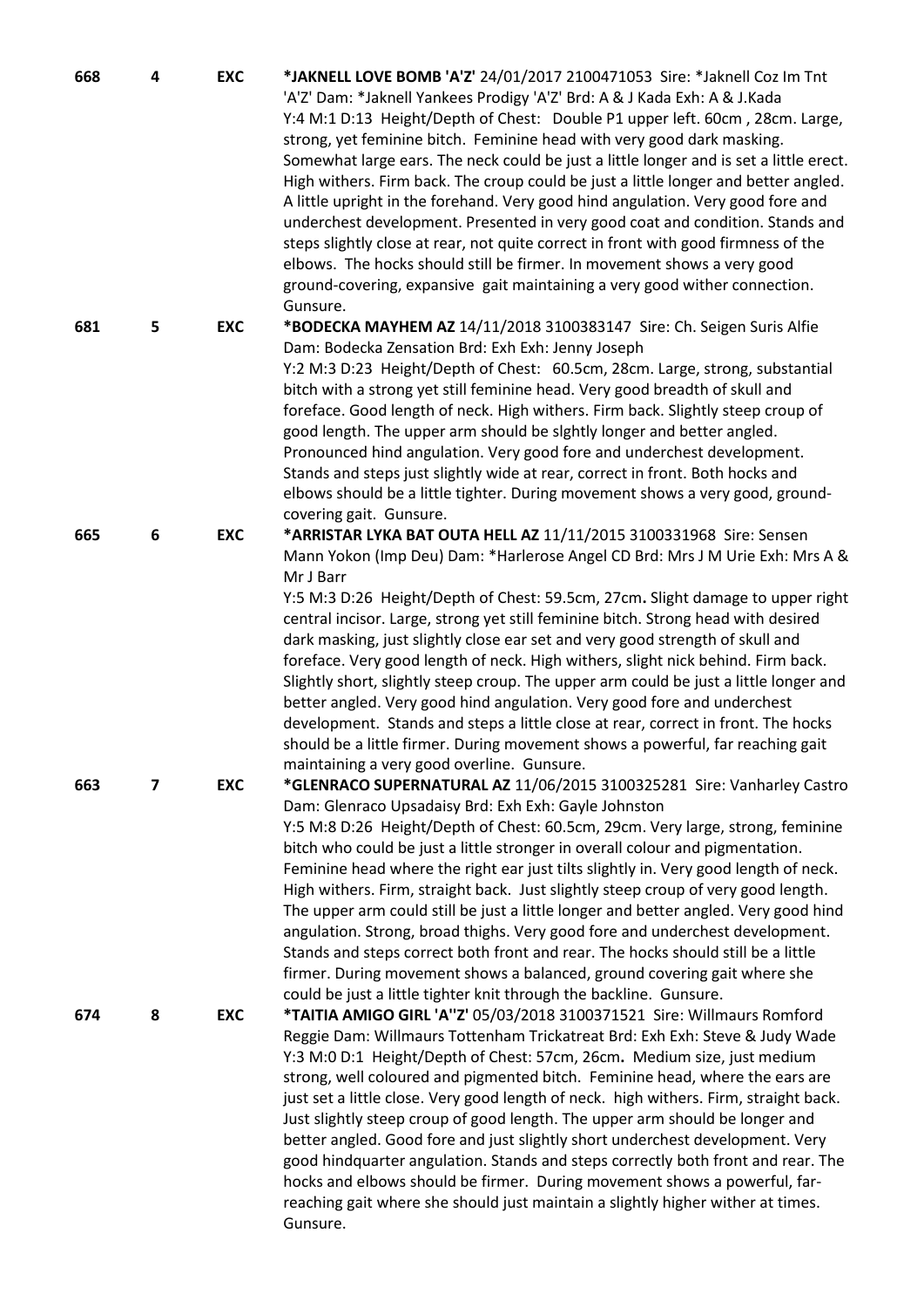| 675 | 9         | <b>EXC</b> | *ONDJA DU VAL D'ANZIN 24/06/2018 LOF 727549/0 Sire: Max Du Val D'anzin<br>Dam: Handjy Du Val D'anzin Brd: Eric M Trentenaere Exh: Russell Lowery<br>Y:2 M:8 D:13 Height/Depth of Chest: 59.5cm, 27.5cm. Well above medium size,<br>medium strong, feminine bitch presented in very good, firm, dry condition. Very<br>good head and expression with good planes of the skull and foreface. Very good<br>length of neck. High withers. Straight, firm back. Just slightly steep croup of good<br>length. The upper arm could still be just a tick longer and better angled. Very<br>good hind angulation. Stands and steps correctly front and rear. The hocks could<br>still be firmer. During movement shows a very good, balanced gait, maintaining a<br>very firm overline. Gunsure.                                                                                                                                                                   |
|-----|-----------|------------|-----------------------------------------------------------------------------------------------------------------------------------------------------------------------------------------------------------------------------------------------------------------------------------------------------------------------------------------------------------------------------------------------------------------------------------------------------------------------------------------------------------------------------------------------------------------------------------------------------------------------------------------------------------------------------------------------------------------------------------------------------------------------------------------------------------------------------------------------------------------------------------------------------------------------------------------------------------|
| 673 | 10        | <b>EXC</b> | *TAURORN XPECT RESULTS AZ 17/11/2017 5100103099 Sire: Ch Sundaneka<br>Young Gun Dam: Taurorn Rumour Has It Brd: Ms G Wellman Exh: Mrs M<br>Macdonald<br>Y:3 M:3 D:20 Height/Depth of Chest: 60cm, 27.5cm. Large, strong bitch<br>presented in very good coat. Feminine head with good breadth of skull and good<br>ear set. Good length of neck. High withers with a slight nick behind. Firm back.<br>Slightly short, slightly steep croup. The upper arm should be a little longer and<br>better angled. Pronounced hindquarter angulation. Stands and steps not quite<br>correct in front, slightly wide at rear. The hocks and should be firmer. Could be<br>presented in firmer, drier condition overall. During movement shows a powerful,<br>far-reaching gait. Gunsure.                                                                                                                                                                           |
| 667 | 11        | <b>EXC</b> | *AMBALA SERENDIPITY AZ 29/10/2016 2100465811 Sire: Bossface Barack Dam:<br>Ambala Playboy Bunny Brd: Mrs F Stokes & Mrs R & Mr P Berechree Exh: Ms K<br>Glasheen, Y:4 M:4 D:8 Height/Depth of Chest: 58cm, 26cm. Above medium size,<br>medium strong bitch who should be a little stronger in overall colour and<br>pigmentation. Presented a little out of coat. Feminine head where she could be a<br>little broader in the skull and foreface. Good length of neck. High withers with a<br>slight nick behind. Firm back. Slightly short, slightly steep croup. Slightly short,<br>steep upper arm. Pronounced hind angulation. Good fore and underchest<br>development. Stands and steps not quite correct in front. The hocks should be<br>firmer. During movement shows a good, ground covering gait. Gunsure.                                                                                                                                      |
| 672 | 12        | <b>EXC</b> | *FREUNDHUND XINXIN FOR FAITH JC AZ 03/06/2017 200347980 Sire: Veneze<br>Lutz (Imp Uk) Dam: Durnstein Divine Miss M AZ ET Brd: Mr R And Mrs J Fabian<br>Exh: Mrs J L Fabian<br>Y:3 M:9 D:3 Height/Depth of Chest: 59.5cm, 27cm Tooth certificate: lower right<br>central incisor missing. Large, feminine, grey bitch. Feminine head where the<br>upper jaw could be just a little stronger and the eye darker. Good length of neck.<br>High withers, slight nick behind. Firm back. Slightly hort, slightly steep croup. The<br>upper arm should be a little longer and more angled. Very good fore and<br>underchest development. Very good hind angulation. Stands and steps correctly<br>both front and rear with quite good firmness of hocks and elbows. During<br>movement shows a balanced gait but should be a ittle more expansive overall.<br>Gunsure.                                                                                          |
| 666 | <b>WD</b> | UG         | *LOZANI CLARA AZ 18/09/2016 2100460549 Sire: Juwika Destroyer Dam:<br>Bronacre Chiquitita Brd: Exh Exh: Mr Z Petreski<br>Y:4 M:5 D:19 Height/Depth of Chest: 57.5cm, 27cm. Medium size, medium<br>strong, feminine, well coloured and pigmented bitch of very good type. Feminine<br>head with very good dark masking. The eye could still be a little darker. Very<br>good ear set, slight roman nose. The neck could be a little longer. High withers.<br>Straight back. The croup should be just a little longer and more angled. The upper<br>arm should be a little longer and better angled. Very good hind angulation. Very<br>good fore and good under chest development. Stands and steps slightly close<br>front and rear. Both hocks and elbows could be slighter tighter. During<br>movement shows very good reach but the drive should be a little more powerful.<br>Was not gunsure on the day. Withdrawn from ring with Judge's permission |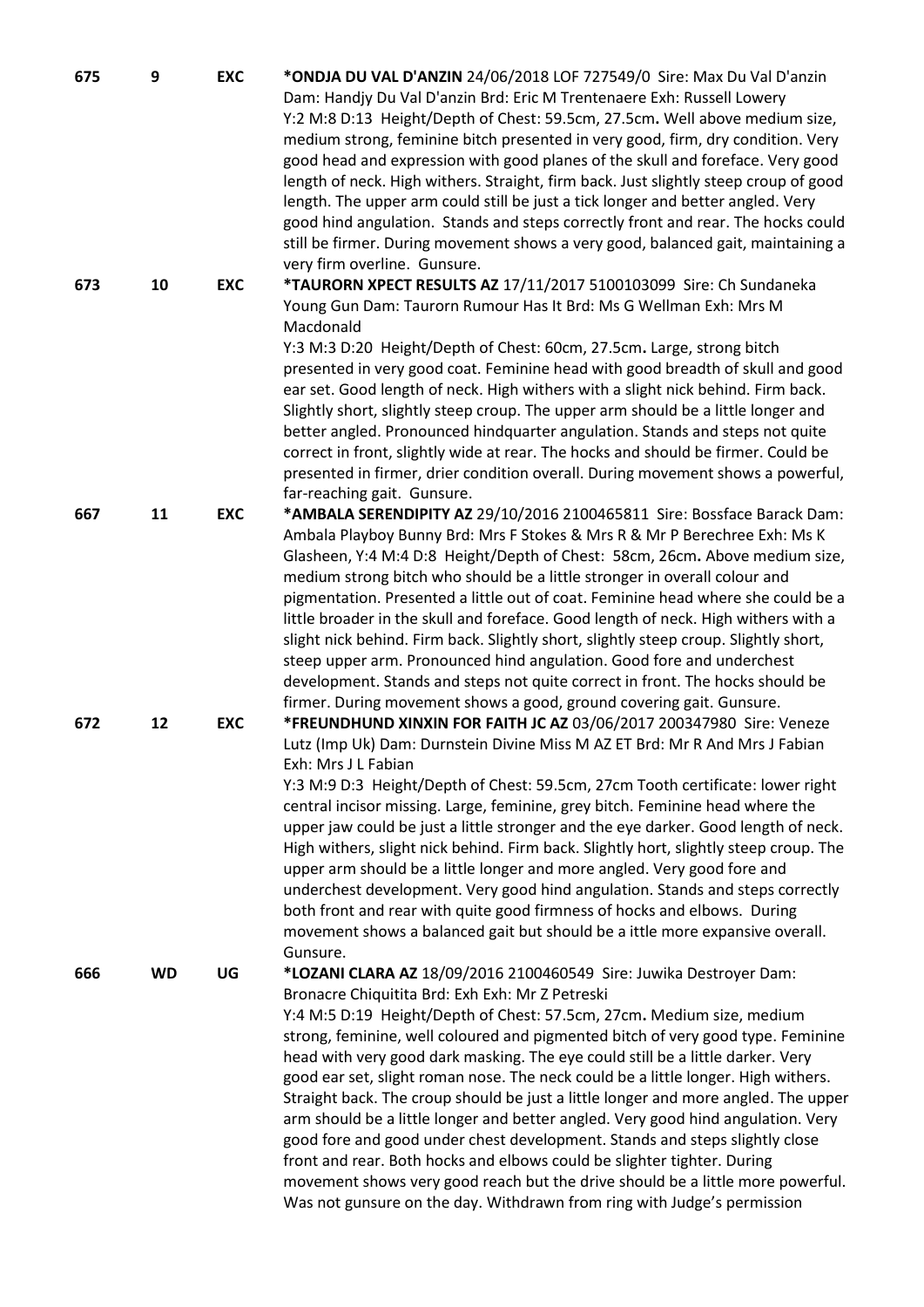**676 WD \*VANHARLEY OAKLEY "A" "Z"** 14/07/2018 3100378518 Sire: \* Xeno V. Arjakjo 'A' Ed Normal Kkli (Imp Deu) Dam: Vanharley Intrige "A" "Z" Brd: M/S D.M. Colson Exh: M/S D.M.Colson Y:2 M:7 D:23 Height/Depth of Chest: 58.5cm, 26.5cm**,** just above medium size, strong, feminine, well coloured and pigmented bitch. Very good head and expression with desired dark masking and very good strength of skull and foreface. Very good length of neck. High withers, slight nick behind. Firm back. Slightly steep croup of very good length. Broad thighs. The upper arm could still be a little longer and better angled. Very good fore and underchest development. Good hind angulation. Presented in very good coat. Stands and steps a little close at rear, correct in front. The hocks should be firmer. Good firmness of elbows. Appeared uncomfortable during movement and didn't present well, falling heavily on the forehand.

Female appeared unwell. Withdrawn from ring with Judge's permission

| <b>Stock Coat CHALLENGE BITCH</b>         | 664 |
|-------------------------------------------|-----|
| <b>Stock Coat RESERVE CHALLENGE BITCH</b> | 677 |

# **German Shepherd Dog Club of Victoria 104th Championship Show 7 th March 2021**

# **Judge: Mrs. Fran Farley (All Dog Classes)**

My final judging appointment upon my retirement was an absolute pleasure and I thank the Club and Cristine Begbie for the wall plaque of a collage of photos of my career - it is treasured. My Ring Steward, Sharon Hargreaves kept an eye on me, was fun to be with and reminded me of protocol on occasions!

Open Dog Long coat was very high in quality, and the C.C. Winner, a top male. Intermediate Stock coats were very pleasing and Open Stock coats, all graded Excellent, was a highlight. The winner entered the ring and immediately 'filled my eye'. It was an absolute pleasure to judge him, for my final retirement appointment. All in all, I was very tired by the conclusion of the day, but will always have strong, pleasurable memories.

*Fran Farley*

| Cat | <b>Place</b>                            | Grad      | Exhibit                                                                                                                                                                                                                                                                                                                                                                                                                                                                                                                                                                                                                                                                        |  |  |  |
|-----|-----------------------------------------|-----------|--------------------------------------------------------------------------------------------------------------------------------------------------------------------------------------------------------------------------------------------------------------------------------------------------------------------------------------------------------------------------------------------------------------------------------------------------------------------------------------------------------------------------------------------------------------------------------------------------------------------------------------------------------------------------------|--|--|--|
|     | <b>BABY PUPPY DOG - LONG STOCK COAT</b> |           |                                                                                                                                                                                                                                                                                                                                                                                                                                                                                                                                                                                                                                                                                |  |  |  |
| 682 | 1                                       | <b>VP</b> | CINDERHOF RIIGBY 05/10/2020 2100549973 Sire: Chili Della Valcuvia Imp Uk<br>Dam: Vanland Ava Brd: J Cathie Exh: M Hornick<br>Y:0 M:5 D:1                                                                                                                                                                                                                                                                                                                                                                                                                                                                                                                                       |  |  |  |
|     | <b>PUPPY DOG - LONG STOCK COAT</b>      |           |                                                                                                                                                                                                                                                                                                                                                                                                                                                                                                                                                                                                                                                                                |  |  |  |
| 683 | 1                                       | <b>VP</b> | JARVINIA FIELDS OF GOLD 18/03/2020 3100407078 Sire: Beautrae Xfactor Dam:<br>Ch Stobar Yalina Brd: Narelle Cullen Exh: Charlotte Lumley<br>Y:0 M:11 D:19: Well above medium size, medium strong, long coat grey sable<br>male. Expressive head with good eye colour, the underjaw could be a little<br>stronger. The neck could be just a little longer. Wither should become more<br>pronounced with maturity. Firm back, the croup could be longer, set is just<br>slightly steep. Good fore and balanced hindquarter angulation. The upper arm<br>should be a little better angled. Should step more correctly in the rear. In<br>movement shows very good reach and drive. |  |  |  |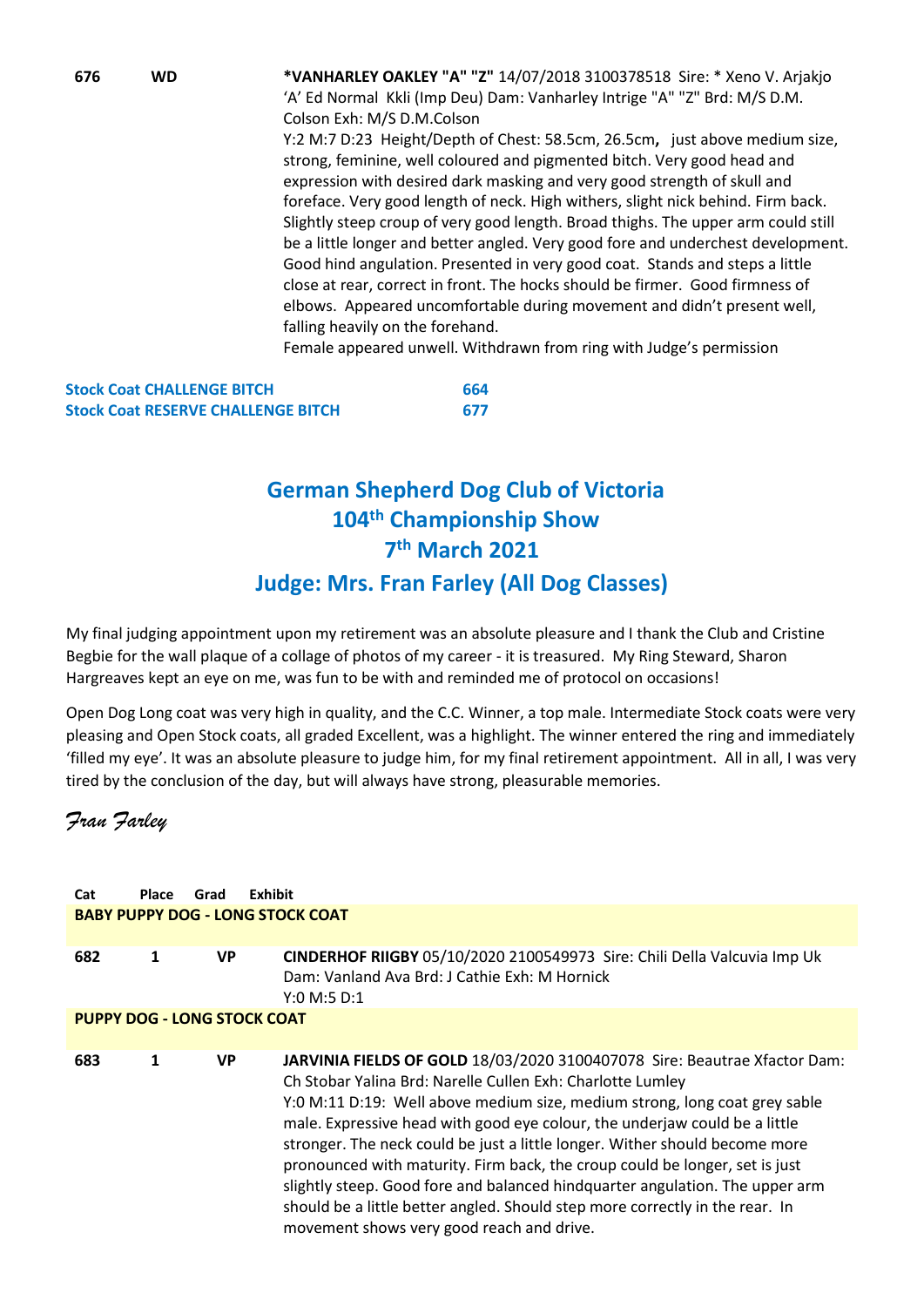| <b>JUNIOR DOG - LONG STOCK COAT</b> |                         |            |                                                                                                                                                                                                                                                                                                                                                                                                                                                                                                                                                                                                                                                                                                               |  |
|-------------------------------------|-------------------------|------------|---------------------------------------------------------------------------------------------------------------------------------------------------------------------------------------------------------------------------------------------------------------------------------------------------------------------------------------------------------------------------------------------------------------------------------------------------------------------------------------------------------------------------------------------------------------------------------------------------------------------------------------------------------------------------------------------------------------|--|
| 684                                 | 1                       | VG         | SIOBAHN ENCORE ICE DIAMOND (AI) 19/02/2020 2100536768 Sire: Eroica Ice<br>Ice Baby (Ai) Dam: Ch. Siobahn Greyt Encore (Ai) Brd: A & Y Yun Exh: Gillian Cafari<br>Y:1 M:0 D:18 Height/Depth of Chest: 64.5/27 Well above medium size, medium<br>strong grey long coat male with expressive head and desired dark masking. Good<br>eye colour. Standing correct when viewed from front. Good length of neck, firm<br>back in stance. Croup is steep and should be a little longer. Good fore and very<br>good hind angulation. Upper arm could be a little longer and better angled.<br>Should become a little firmer in the hock joints. Shows very good reach and drive<br>whilst retaining a good underline. |  |
| <b>OPEN DOG - LONG STOCK COAT</b>   |                         |            |                                                                                                                                                                                                                                                                                                                                                                                                                                                                                                                                                                                                                                                                                                               |  |
| 685                                 | 1                       | <b>EXC</b> | *DENARGUN ZHIVAGO A Z 05/12/2013 3100303538 Sire: Ustinov V Romerland<br>Dam: Denargun Kwacker Brd: Karen Ballantyne Exh: A. Leverett<br>Y:7 M:3 D:1 Height/Depth of Chest: 66/33. Large, well pigmented male of<br>pleasing impression in stance, very good eye colour. Good length of neck, firm<br>back, overall good croup formation. Very good fore and hindquarter angulation.<br>Standing correct when viewed from front. Hocks could be a little more firm knit.<br>Shows very good ground covering movement with strong hindquarter thrust<br>retaining a firm overline. Gunsure.                                                                                                                    |  |
| 689                                 | $\overline{\mathbf{2}}$ | <b>EXC</b> | *JAYSHELL RICKODO AZ 31/10/2017 3100365575 Sire: Uk.Ch Conbhairean<br>Freddie (Imp Uk)) Dam: * Ch Jayshell Winona AZ Brd: Mrs N McDermott Exh: V&D<br>Wisdom<br>Y:3 M:4 D:6 Height/Depth of Chest: 64/33. Above medium size, medium strong,<br>well proportioned impressive male with strong head and expression. Good eye<br>colour. Good length of neck. High well placed wither. Strong backline. Overall<br>very good croup formation. Very good fore and hindquarter angulation with good<br>breadth of thigh. Upper arm is of good length. Stepping correct in rear. Shows<br>fleeting ground covering movement. Gunsure                                                                                |  |
| 690                                 | 3                       | <b>EXC</b> | *AUST CH LORDAVO ROYAL COMMANDER AZ 16/11/2017 3100366326 Sire: Ch<br>Jayshell Glasgow Dam: Ch Zandrac Duchess Satine Kryze Brd: Mr D & Mrs L Organ<br>Exh: Miss K E Raven<br>Y:3 M:3 D:21 Height/Depth of Chest: 64/33. Well above medium size, strong<br>richly pigmented male. Desired dark eye, neck could be a just a little longer.<br>Good wither, firm back in stance, croup is slightly steep and could be ideally just<br>a little longer. Good fore and balanced hindquarter angulation. Upper arm could<br>be longer. Shows in movement very good reach, strong hindquarter angulation<br>thrust maintaining a firm overline. Gunsure                                                             |  |
| 691                                 | 4                       | <b>EXC</b> | *EROICA JETHRO AZ 03/05/2018 5100106043 Sire: Willas Vom Aurelisbrandt<br>Dam: Vladimir Glam I Am Brd: Eroica Exh: Mr C Whitford & Mrs C Leonard<br>Y:2 M:10 D:3 Height/Depth of Chest: 65/32.5. Large, well pigmented masculine<br>male. Good length of neck, well placed wither. Firm back in stance. Croup should<br>be longer. Good fore and very good hindquarter angulation, correct length of<br>hock. Upper arm is just slightly steep. Shows good reach and hindquarter thrust.<br>Should remain firmer over the topline. Gunsure                                                                                                                                                                    |  |
| 687                                 | 5                       | <b>EXC</b> | *LENNY VOM TEAM ARMADA (IMP GRC) 31/03/2017 BEK-157042 Sire:<br>Miraclevom Shepherdland (Grc) Dam: Gabana Feetback (Grc) Brd: Mr K.<br>Kouloufakos Exh: David & Lorelle Organ<br>Y:3 M:11 D:6 Height/Depth of Chest: 66/32. Dropped lower incisors. Large, well<br>proportioned, strongly pigmented male. Correct length of foreface and good eye<br>colour. Good legth and angle of neck. Good wither, firm back in stance. Croup<br>could be a little longer and is just slightly steep. Good fore and very good<br>hindquarter angulation. Hock joints could be a little more tight knit. Shows in                                                                                                         |  |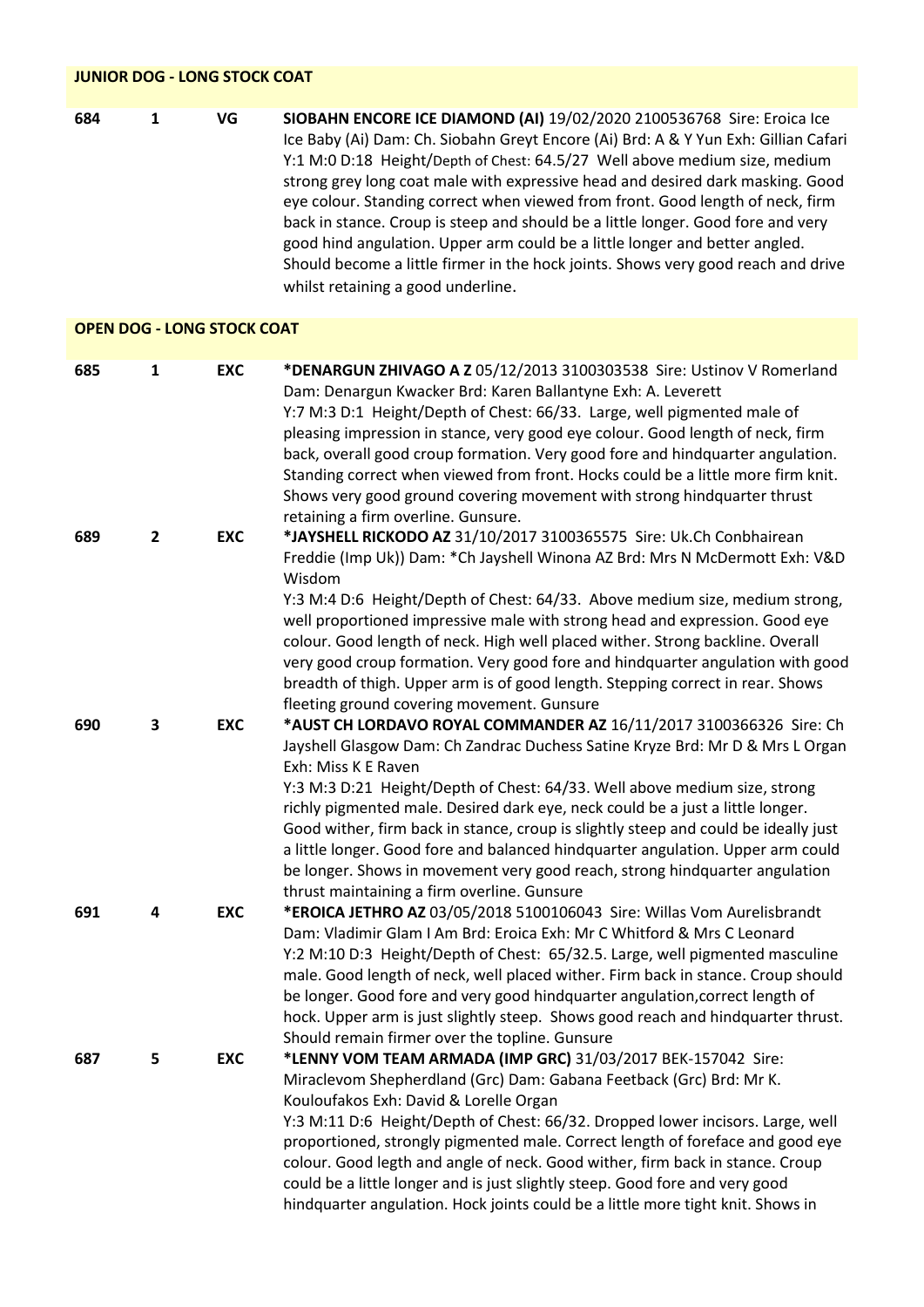|     |   |            | movement very good reach and strong hindquarter drive retaining a firm                                                                                                                                                                                                                                                          |
|-----|---|------------|---------------------------------------------------------------------------------------------------------------------------------------------------------------------------------------------------------------------------------------------------------------------------------------------------------------------------------|
|     |   |            | overline. Gunsure                                                                                                                                                                                                                                                                                                               |
| 692 | 6 | <b>EXC</b> | *DERHARV THE FORCE IS STRONG AZ 03/06/2018 3100019433 Sire: Karabach                                                                                                                                                                                                                                                            |
|     |   |            | Night Force AZ Dam: Kanjelese High Priestess AZ Brd: Ms Hannah Kelly Exh: Ms M<br>Rovetto                                                                                                                                                                                                                                       |
|     |   |            | Y:2 M:9 D:3 Height/Depth of Chest: 62/32. Only just medium size, medium<br>strong male. Good depth of foreface however the mask should be darker. Good<br>length of neck. Well placed wither. The back should be firmer in movement. Well<br>laid croup that could be just a little longer. Good fore and very good hindquarter |
|     |   |            | angulation. The upper arm could be a little longer. Stepping correctly in rear.<br>Shows good ground covering movement where the back ligamentation should be<br>a little firmer. Gunsure                                                                                                                                       |
| 686 | 7 | <b>EXC</b> | *BEAUTRAE XFACTOR (AI) AZ 04/02/2017 5100098222 Sire: Gavin Vom                                                                                                                                                                                                                                                                 |
|     |   |            | Hasenborn Dam: Ch Vladimir Insaitsable Brd: Doug West Exh: Daniela Newnham                                                                                                                                                                                                                                                      |
|     |   |            | Y:4 M:1 D:2 Height/Depth of Chest:65/32. Large, richly pigmented grey sable                                                                                                                                                                                                                                                     |
|     |   |            | male with good masking and very good eye colour. Good length of neck, good                                                                                                                                                                                                                                                      |
|     |   |            | wither, firm back in stance, croup is short and steep. Good fore and very good                                                                                                                                                                                                                                                  |
|     |   |            | hindquarter angulation. The upper arm should be better angled. In movement<br>the reach could be a little more free, strong hindquarter thrust maintaining a firm<br>backline. Gunsure                                                                                                                                          |
| 688 | 8 | <b>EXC</b> | *BOSSFACE GET THE PARTY STARTED 'A"Z' 25/09/2017 2100483347 Sire:                                                                                                                                                                                                                                                               |
|     |   |            | Djambovomfichtenschlag Dam: Bossface Poppy Brd: Mr M & Mrs C Theris<br>2100036278 Exh: Gurpreet Singh                                                                                                                                                                                                                           |
|     |   |            | Y:3 M:5 D:12 Height/Depth of Chest: 64/33. Well above medium size, strong<br>substantial long coat male. Good eye colour. Good length of neck, wither could                                                                                                                                                                     |
|     |   |            | be a little more pronounced. Firm back. Croup is a little steep and should be<br>longer. Good fore and very good hindquarter angulation. Upper arm should be                                                                                                                                                                    |
|     |   |            | longer and better angled. Good musculation of the hindquarter. Shows in<br>movement very good fore reach with strong hindquarter thrust maintaining a                                                                                                                                                                           |
|     |   |            | firm overline. Gunsure                                                                                                                                                                                                                                                                                                          |

| <b>Long Stock Coat CHALLENGE DOG</b>         | 685 |
|----------------------------------------------|-----|
| <b>Long Stock Coat RESERVE CHALLENGE DOG</b> | 689 |

| Cat                                | <b>Place</b>   | Grad      | Exhibit                                                                                                                                                                          |  |
|------------------------------------|----------------|-----------|----------------------------------------------------------------------------------------------------------------------------------------------------------------------------------|--|
| <b>BABY PUPPY DOG - STOCK COAT</b> |                |           |                                                                                                                                                                                  |  |
|                                    |                |           |                                                                                                                                                                                  |  |
| 694                                | 1              | <b>VP</b> | FREINHAUF MONARO AI 12/09/2020 6100125547 Sire: Dingo Di Casa Mary (Imp<br>Uk) Dam: Ica Vd Zenteiche (Imp Dei) Brd: Exh Exh: Kr, Rt & Ca Knuckey<br>Y:0 M:5 D:25                 |  |
| 695                                | $\overline{2}$ | <b>VP</b> | CINDERHOF RAFFAA 05/10/2020 2100549970 Sire: Chili Della Valcuvia Dam:<br>Vanland Ava Brd: Miss J Cathie Exh: Mr John P Hugo<br>Y:0 M:5 D:1                                      |  |
| 700                                | 3              | <b>VP</b> | JAYSHELL WIFI 21/11/2020 3100421054 Sire: * Chili Della Valcuvia (Imp Uk) A Ed<br>Dam: * Ch. Jayshell Kenzie AZ Brd: N McDermott Exh: P & N Mcdermott<br>Y:0 M:3 D:16            |  |
| 699                                | 4              | <b>VP</b> | BINDZIVA ALL I WANT IS U (AI) 11/11/2020 3100419749 Sire: Xander Dam:<br>Jayshell Touchee (Ai) TD Brd: Exh Exh: Mrs R Snijders<br>Y:0 M:3 D:26                                   |  |
| 696                                | 5              | <b>VP</b> | FREUNDHUND YUZHOU FOR COSMOS 30/10/2020 2100552984 Sire: Chili Della<br>Valcuvia (Imp Uk)) Dam: Freundhund Xinxin For Faith Jc AZ Brd: Exh Exh: Mrs J L<br>Fabian<br>Y:0 M:4 D:7 |  |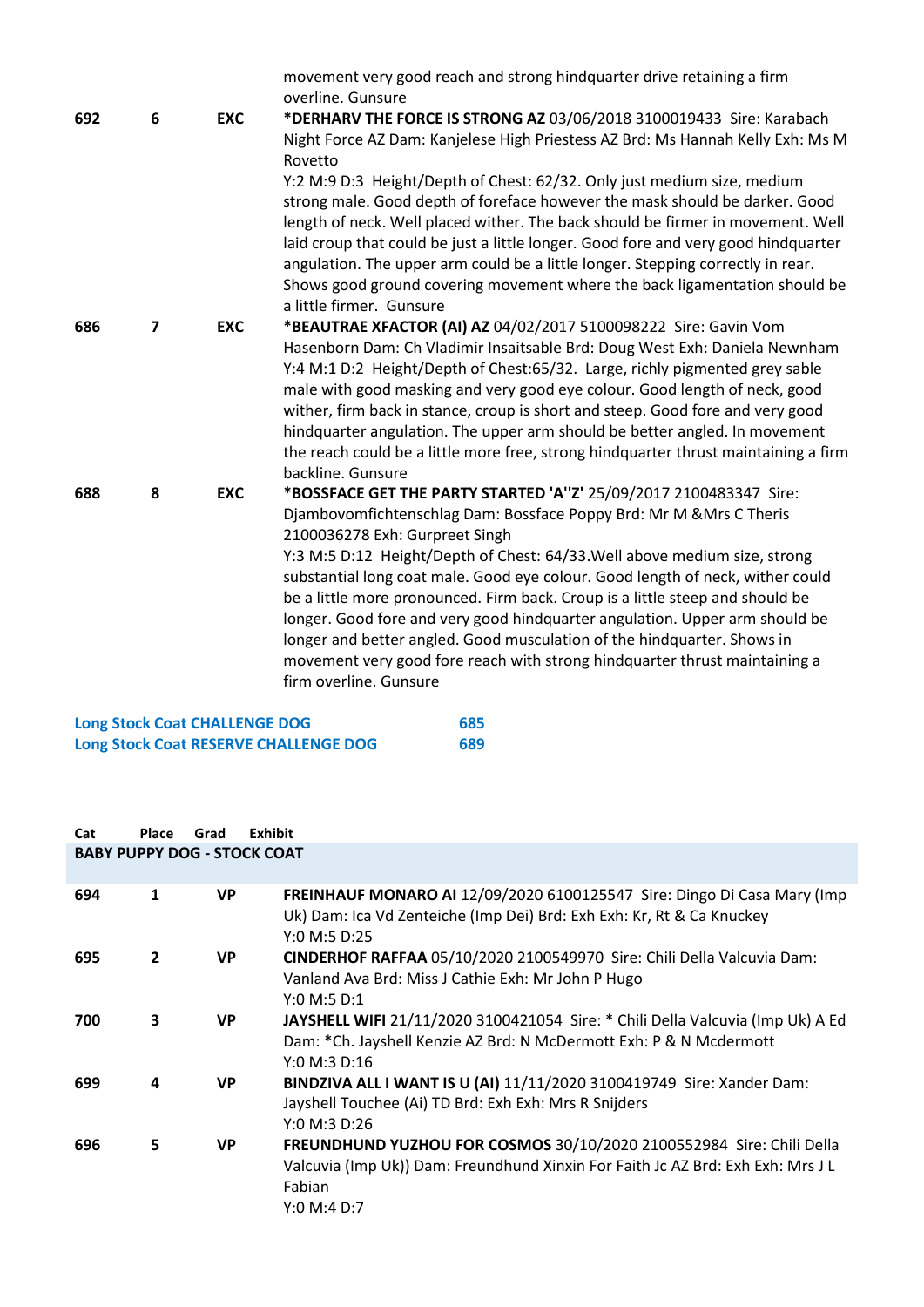| 697                                  | 6              | <b>VP</b> | FREEVALE SUPER HOT CHILLI 03/11/2020 2100551103 Sire: Chili Della Valcuvia<br>Dam: Ch. Freevale Inner Beauty Brd: Mr M & Mrs C A Morris Exh: Varun Khindri<br>Y:0 M:4 D:3                                                                                                                                                                                                                                                                                                                                                                                                                                                                        |
|--------------------------------------|----------------|-----------|--------------------------------------------------------------------------------------------------------------------------------------------------------------------------------------------------------------------------------------------------------------------------------------------------------------------------------------------------------------------------------------------------------------------------------------------------------------------------------------------------------------------------------------------------------------------------------------------------------------------------------------------------|
| <b>MINOR PUPPY DOG - STOCK COAT</b>  |                |           |                                                                                                                                                                                                                                                                                                                                                                                                                                                                                                                                                                                                                                                  |
| 701                                  | 1              | <b>VP</b> | DENARGUN CATCHIN ZEDS 29/07/2020 3100414212 Sire: Conbhairean Freddie<br>Dam: Denargun Tayka Siester Brd: Exh Exh: A. Leverett<br>Y:0 M:7 D:8 Well propprtioned puppy with slightly long foreface. In stance, good<br>wither, strong back, croup is a little too steep at this point. Good fore and very<br>good hindquarter angulation. Shows in movement good reach and very good<br>drive.                                                                                                                                                                                                                                                    |
| <b>PUPPY DOG - STOCK COAT</b>        |                |           |                                                                                                                                                                                                                                                                                                                                                                                                                                                                                                                                                                                                                                                  |
| 703                                  | 1              | <b>VP</b> | JAKNELL VIRTUOSO 16/05/2020 2100544384 Sire: Dingo Di Casa Mary Dam:<br>*Jaknell Patience Is A Virtue AZ Brd: A & J Kada Exh: A & J.Kada<br>Y:0 M:9 D:21 Well above medium size, medium strong, richly pigmented<br>masculine puppy with good strenth of foreface. Good length of neck for his age,<br>good placement of wither, quite well laid croup for his age. Very good fore and<br>hindquarter angulation. Still to achieve final firmness in elbow and hock joints.<br>Shows far reaching movement for his age with very good reach and drive.                                                                                           |
| 702                                  | $\overline{2}$ | P         | UBIQQUE HIGHWAY MAN 16/05/2020 3100409106 Sire: Ch Ambala Arragon<br>Prince Dam: Ubiqque Faith (Ai) Brd: Exhibitor Exh: Mrs Jen Eaton<br>Y:0 M:9 D:21 Missing lower right P1. Well above medium size, medium strong<br>well proportioned male. Expressive head, good eye colour. Wither should<br>become a little more pronounced on maturity. Croup is short and steep. Good<br>fore and very good hindquarter angulation. Stepping quite well in rear for his<br>age. Very good movement.                                                                                                                                                      |
| <b>INTERMEDIATE DOG - STOCK COAT</b> |                |           |                                                                                                                                                                                                                                                                                                                                                                                                                                                                                                                                                                                                                                                  |
| 705                                  | $\mathbf{1}$   | VG        | *SHEZNOVA DJANGO 'A' 'Z' 01/08/2018 2100502751 Sire: Va Djambo Vom<br>Fichtenschlag (Imp Deu) Dam: Sheznova Starkisst 'A' 'Z' Brd: W And T Curry Exh:<br>Mr. Jeffrey Mark Rapley<br>Y:2 M:7 D:5 Height/Depth of Chest:64/32. Well above medium size medium<br>strong richly pigmented masculine dog. Expressive head and good eye colour.<br>Very good length of neck, well placed wither. Firm back in stance. Very good fore<br>and hindquarter angulation. upper arm could be a little better angled. Croup<br>could be just a little longer. Could be a little tighter in hock joints. Very good far<br>reaching movement.                   |
| 704                                  | $\mathbf{2}$   | VG        | CH. ZANDRAC JAGUAR 29/04/2018 3100376260 Sire: Conbhairean Karlos (Imp<br>Uk) Dam: Zandrac Its A Love Thing Brd: Mrs R Jones Exh: Shebelle Kennels<br>Y:2 M:10 D:8 Height/Depth of Chest: 64/33. Well above medium size, strong,<br>substantial masculine dog. Good masking and eye colour. Good length of neck,<br>well placed wither, firm back in stance. The croup is short and a little steep in<br>angle. Good fore and very good hindquarter angulation. Upper arm should be<br>better angled. Stepping well in rear. Shows good ground covering movement<br>with free reach of the forequarter and strong hindquarter angulation thrust. |
| 706                                  | 3              | VG        | *BRONACRE POPPED TO THE MAXX 'A'Z' TD 04/02/2019 3100388715 Sire:<br>Seigen Bliss Myass Dam: Bronacre Salted Popcorn Brd: Bronacre Kennels Exh:<br>Mrs D & Mr R Oldfield<br>Y:2 M:1 D:2 Height/Depth of Chest:65.5/33. Large, well proportioned masculine<br>well pigmented dog. Well formed head, neck could be a little longer. Wither<br>could be a little higher, slight indentation behind wither. Overall quite good<br>croup formation. Good fore and very good hindquarter angulation. Should be a<br>little more free in fore reach. Very good drive.                                                                                   |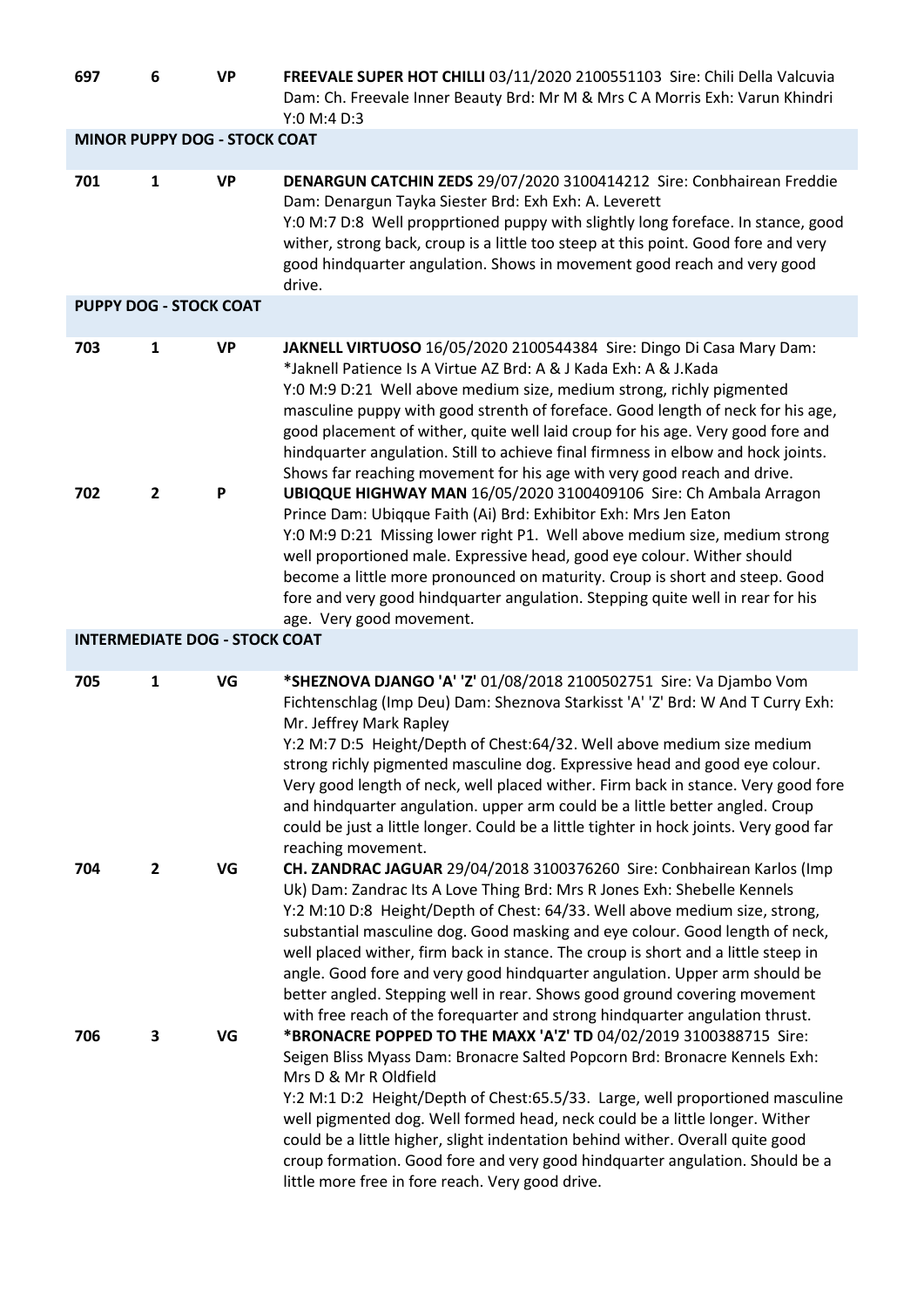| 708                          | 4            | VG         | AIMSWAY EPIC 'A' 'Z' 20/08/2019 2100530344 Sire: Vegas Von Dongmiran Dam:<br>Nangamai Hallie Brd: Exh Exh: J & L Martens<br>Y:1 M:6 D:17 Height/Depth of Chest: 63/32. Medium size medium strong, well<br>pigmented masculine dog. Good eye colour and masking. Wither in stance is well<br>placed, firm back, croup should be longer. Good fore and balanced hindquarter<br>angulation. The upper arm is short. Shows in movement good drive where the<br>reach should be more free.                                                                                                                                                                                                                                |
|------------------------------|--------------|------------|----------------------------------------------------------------------------------------------------------------------------------------------------------------------------------------------------------------------------------------------------------------------------------------------------------------------------------------------------------------------------------------------------------------------------------------------------------------------------------------------------------------------------------------------------------------------------------------------------------------------------------------------------------------------------------------------------------------------|
| 707                          | 5            | VG         | *JAYSHELL UTAHH AZ 08/06/2019 3100394462 Sire: *Uk. Ch. Conbhairean<br>Freddie A, Ed (Imp Uk) Dam: * Ch. Jayshell Kenzie AZ Brd: N McDermott Exh: P &<br>N Mcdermott<br>Y:1 M:8 D:29 Height/Depth of Chest: 65/33. Large, strong and substantial male<br>with well formed head. Very good length of neck. High withers, firm back in<br>stance. Croup should be longer and is set slightly steep. Good fore and very good<br>hindquarter angulation. Good musculation of the thigh. Shows in movement<br>good drive, the hocks should be firmer and he should be more expansive in the<br>forereach.                                                                                                                 |
| 709                          | 6            | VG         | BRONACRE ROCKY ROAD 22/08/2019 3100397532 Sire: Uk.Ch.Conbhairean<br>Freddie Dam: Bronacre Salted Licorice Brd: Bronacre Kennels Exh: Mr T & Mrs D<br>Kennedy<br>Y:1 M:6 D:15 Height/Depth of Chest: 64/32. Above medium size, strong male<br>who could be stronger overall in pigmentation. Good length of neck, level wither.<br>Slight indentation behind wither. Croup is short and steep. The upper arm is<br>short. Very good hindquarter angulation. Shows in movement just good reach<br>and good drive.                                                                                                                                                                                                     |
| <b>OPEN DOG - STOCK COAT</b> |              |            |                                                                                                                                                                                                                                                                                                                                                                                                                                                                                                                                                                                                                                                                                                                      |
| 717                          | $\mathbf{1}$ | <b>EXC</b> | *CHILI DELLA VALCUVIA 17/11/2017 AW0907109 Sire: Ulkan V Maikhus Dam:<br>Ora Della Valcuvia Brd: Luciano Muselino Exh: Cathie, Zimmerle, Groth, Green,<br>Knuckey & Auwema<br>Y:3 M:3 D:20 Height/Depth of Chest: 64/30. Just above medium size, strong and<br>substantial, richly pigmented male. A very pleasing impression. Expressive head,<br>full dark mask and dark eyes. Very good length of neck, well placed wither, strong<br>firm back. Overall good croup formation that could be a titch longer. Very good<br>fore and hindquarter angulation with good angle of upper arm. Stepping<br>correctly in rear. Shows in movement free forehand reach and strong<br>hindquarter angulation thrust. Gunsure. |
| 715                          | $\mathbf{2}$ | <b>EXC</b> | *KHAYEM REVELATION ET AZ 01/08/2017 2100480150 Sire: *Labo Vom<br>Schollweiher (Imp Deu) Dam: *Khayem Je Ne Sais Quoi AZ Brd: Ms K F Mcgregor<br>Exh: Ms K F Graham<br>Y:3 M:7 D:5 Height/Depth of Chest:64.5/32 Well above medium size, medium<br>strong, expressive, richly pigmented male with desired full mask and good eye<br>colour. Very good length of neck. Normal wither, firm back in stance, the croup<br>ideally should be a little longer. Very good fore and hindquarter angulation. Steps<br>correctly in rear. In movement shows very good reach and strong hindquarter<br>angulation thrust retaining a firm overline. Gunsure.                                                                   |
| 713                          | 3            | <b>EXC</b> | *CH. JAYSHELL NEBRASKA AZ 04/12/2015 3100332848 Sire: Ch Fremont Hells<br>Bells Dam: Ch Jayshell Winona Brd: N McDermott Exh: Mrs N Mcdermott & Mrs S<br><b>Bick</b><br>Y:5 M:3 D:2 Height/Depth of Chest: 65/32. Well above medium size, strong<br>substantial impressive male with well formed head. Strong neck, good wither,<br>firm back in stance. The croup ideally should be a little longer and is just slightly<br>steep. Good fore and very good hindquarter angulation. The upper arm could be<br>just a little better angled. Stepping correctly in rear. Shows in movement free<br>forehand reach and strong hindquarter thrust. Gunsure.                                                              |